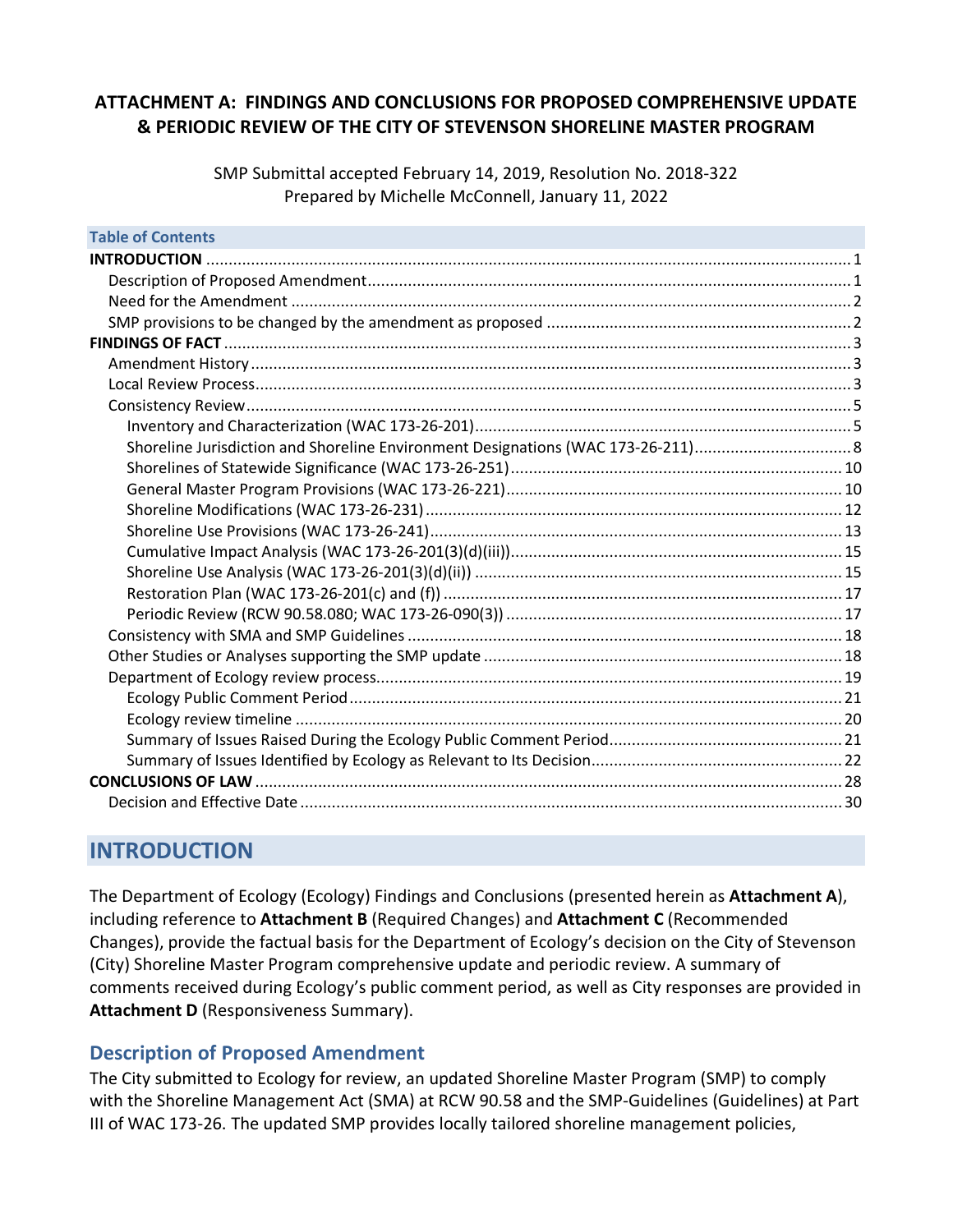environment designations, regulations, and administrative provisions to manage shoreline development throughout the City's shoreline areas. The City's shorelines consist of the Columbia River, Rock Creek, and Rock Cove. Additional reports, and supporting information and analyses as noted throughout this document, were considered by Ecology during review of the City's submittal.

This updated SMP is intended to meet the comprehensive update requirement of the SMA at RCW 90.58.080(1) and (2), and the periodic review requirements of RCW 90.58.080(4). This action combines the final review of both the past due comprehensive SMP update and the periodic review.

The comprehensive update is intended to ensure the SMP manages shorelines of the state consistent with the required elements of the SMP Guidelines adopted by Ecology (effective January 2004), as amended. The periodic review is intended to bring the City's SMP into compliance with the SMA or implementing state rules that have been added or changed, to ensure that the SMP remains consistent with amended comprehensive plans and regulations, and incorporation of any revisions deemed necessary to reflect changes in local circumstances, new information, or improved data.

# <span id="page-1-0"></span>**Need for the Amendment**

The City currently manages shorelines under an SMP originally adopted and approved in 1974 as a regional Skamania County Shoreline Management Master Program jointly established between the County, the City of North Bonneville, and the City of Stevenson. The City's SMP comprehensive update began in 2012 and was not completed within the update schedule identified in the Shoreline Management Act at RCW 98.58.080((2)(a)(iv). The original deadline for completion of the City's comprehensive SMP update was December 1, 2012. Further, RCW 90.58.080(4)(b)(iii) requires the City to complete a periodic review of their SMP on or before June 30, 2021. Therefore, the proposed amendment is needed to comply with the statutory requirement for a comprehensive update and periodic review of the City's SMP. The update is also intended to ensure that the City's SMP is consistent with the SMP Guidelines at WAC 173-26 and remains consistent with related land use management policies provided by the City's Comprehensive Plan. The record submitted by the City to Ecology as part of the SMP update and periodic review, including Resolution No. 2018-322, reports, analyses and local approval materials, provides additional details to describe the jurisdiction's specific need for the proposed amendment.

# <span id="page-1-1"></span>**SMP provisions to be changed by the amendment as proposed**

The proposed SMP would entirely replace the City's existing master program, including policies, regulations, the shoreline environment designations and maps, and the administrative provisions that manage appropriate shoreline uses, public access, and protection and restoration of natural shoreline resources. The updated SMP establishes shoreline setbacks based on environment designation and type of use/development, regulates critical areas within shoreline jurisdiction by adopting the City's Critical Areas and Natural Resource Lands Ordinance (Stevenson Municipal Code [SMC] Chapter 18.13, 'CAO') by reference (with exclusions/modifications), and includes mitigation requirements for unavoidable impacts.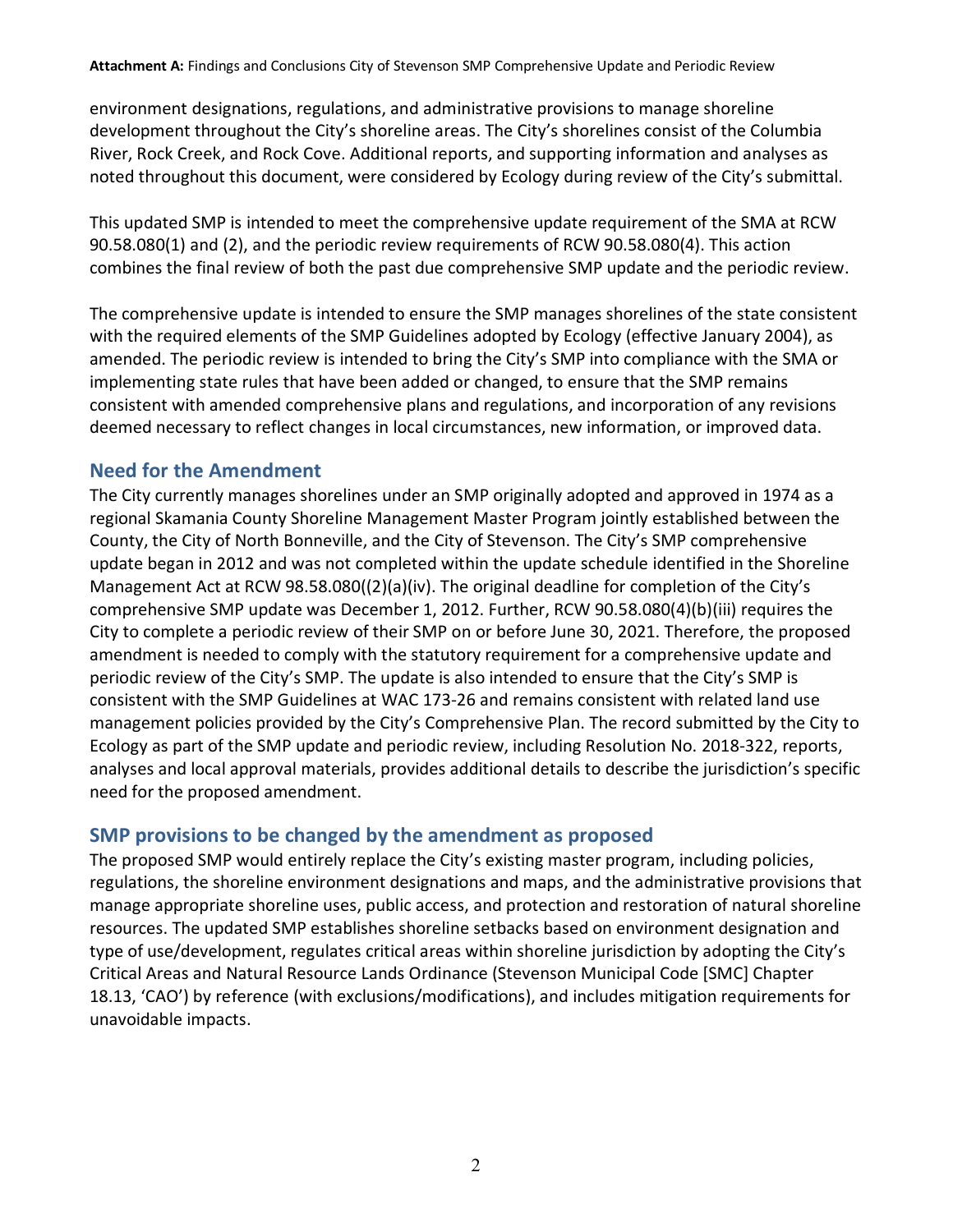# <span id="page-2-0"></span>**FINDINGS OF FACT**

# <span id="page-2-1"></span>**Amendment History**

The City's original SMP was adopted in 1974. The City's comprehensive SMP update process began in 2012, and the local process to approve a combined comprehensive update and periodic review amendment was completed on December 18, 2018. Ecology accepted the SMP Amendment submittal as complete on February 14, 2019.

The City of Stevenson is located in southern Skamania County along the Columbia River, just upstream of the Bonneville Dam, and is within the Columbia River Gorge National Scenic Area (NSA). The updated master program will regulate some 5.5 miles of freshwater shorelines inside City limits along Rock Creek and Rock Cove, and the Columbia River, a shoreline of statewide significance, including related upland areas and associated wetlands.

In accordance with RCW 90.58.130 the City made reasonable efforts to inform, involve and encourage participation of interested persons and private entities, Tribes, and applicable agencies having interests and responsibilities relating to shorelines. An important element of the City's public outreach and engagement was the maintenance of an external SMP update project [website](https://www.ci.stevenson.wa.us/planning/project/shoreline-masters-program)<sup>[1](#page-2-3)</sup>.

## <span id="page-2-2"></span>**Local Review Process**

 $\overline{a}$ 

*Overall Timeline –* Despite challenges, the City has been diligent in moving the project forward:

- **2012** The City initiated the local planning process in January by entering into a grant agreement with Ecology (#G1000044). The City began early public involvement and technical work for the comprehensive update.
- **2015** The grant ended in June but work was not completed within the update schedule identified in the Shoreline Management Act in RCW 98.58.080.
- **2016 – 2017** The City's efforts continued after the grant to engage the public, coordinate with the Skamania County SMP comprehensive update, and further refine draft materials.
- **2018** Planning Commission public review of draft documents was held February April, with deliberations and further revisions through the summer and fall. With local approval pending, and given the outstanding comprehensive update and an approaching 2021 periodic review deadline, the City and Ecology agreed to shift the SMP effort to a combined comprehensive update and periodic review process. A Periodic Review Checklist was prepared showing additional revisions made to the SMP prior to local approval. City Council public review of draft documents was held October – December, including a public hearing. Email noticing sent to interested parties, the staff report for Council, and the SMP approval Resolution all identified the proposal as a combined comprehensive update and periodic review.
- **2019** City provided the combined comprehensive update and periodic review SMP submittal package to Ecology in January.
- **2020** During the extended State review process, in order to support the City's anticipated involvement in completing final local adoption of the combined comprehensive update and periodic review, the City entered into another grant agreement with Ecology (#SEASMP-1921- StevPW-00116) in December.

<span id="page-2-3"></span><sup>1</sup> <https://www.ci.stevenson.wa.us/planning/project/shoreline-masters-program>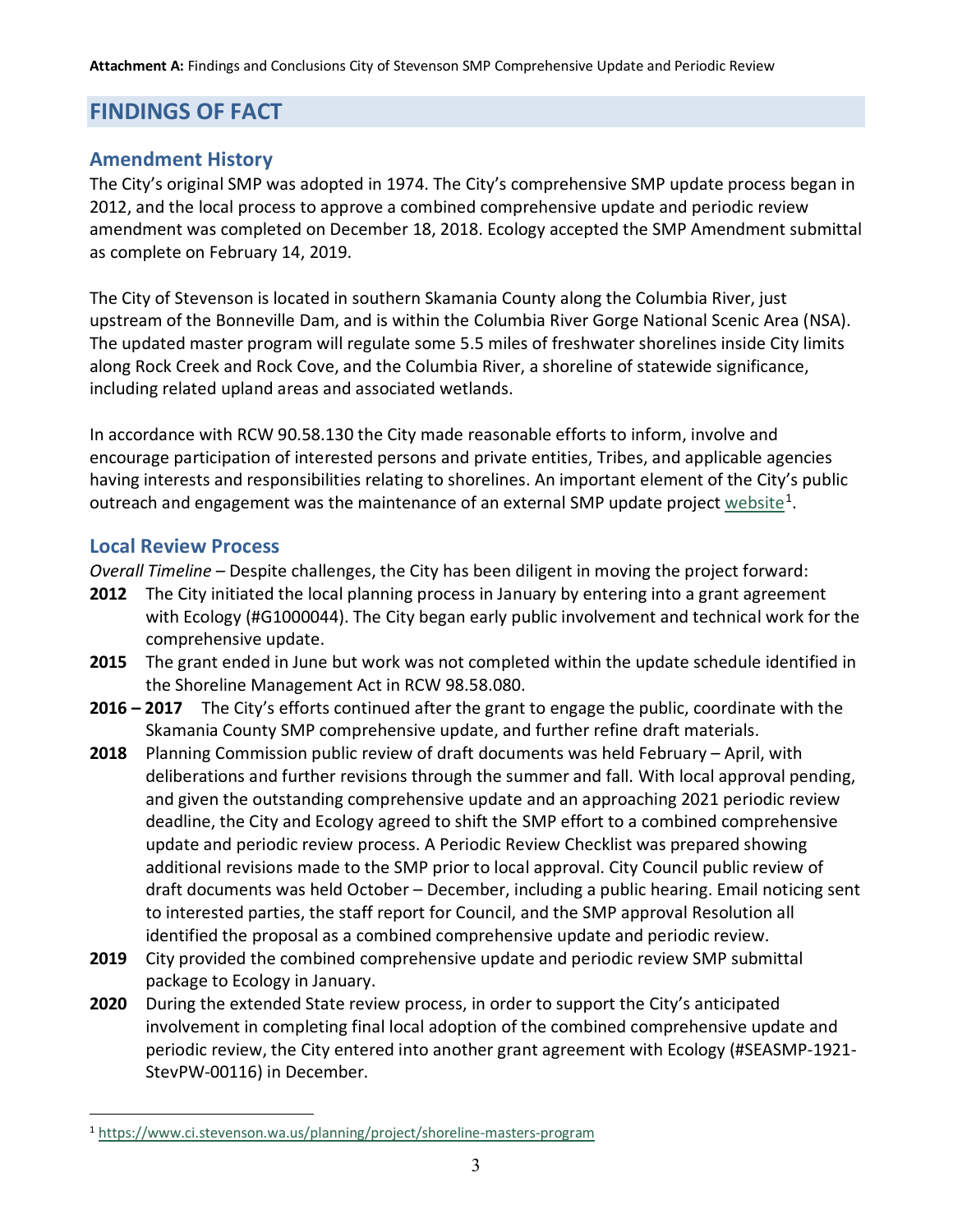*Local Process Timeline Delays* - Overall, the local process suffered some delays in progress due to lack of funds between grants, staffing constraints of a one-person Planning Department, the City's intent to coordinate with the County's SMP Update process (2015 - 2020), and the City's 2018 Critical Areas Ordinance Update.

*Public Involvement* - The record shows that public outreach and engagement began early and was continuous throughout the process. The general timeline below with key highlights outlines the local process:

- **Public Participation Plan –** A draft was prepared in May 2012 and finalized in February 2015;
- **Shoreline Advisory Committee (SAC)** In February 2013 the City solicited committee membership by sending invitations and a brief 'interest' survey to some 90 urban area, shoreline, and floodplain stakeholders. City Council appointed 13 members to the SAC in March 2013. In January 2014, the City sent SAC members a shoreline inventory survey to identify sources of scientific/technical information and prioritize issues of concern. From 2014 to 2018, SAC members met with the Planning Commission as workshop sessions during regular business meetings to discuss iterative draft documents and key shoreline issues;
- **Google 3D Modeling** To help stakeholders and the public better understand and participate in the SMP update process, the City hired a design consultant who prepared a collection of 59 digital images of existing shoreline commercial, public and other important buildings/structures (see image at right). Created using the SketchUp 3D Modeling tool from Trimble, the final images were integrated into Google Earth in 2014 to supplement the basic mapping of that platform at the local scale. The SMP (2.4.2(2.h)) includes a shoreline variance application requirement to provide 3D modelling of a new use/development proposed adjacent to any existing 3D modelled structure as better visual context to aid project review;
- **Webpage** The City created an SMP Update page in 2015 to provide information about the iterative phases of the update process, related draft documents, and public meeting/event announcements;
- **Public outreach** methods included direct mailings to more than 60 shoreline property owners, messages to the 80+ member email list, posting on the City website, posters at key locations around town, and publication in the *Skamania County Pioneer* newspaper;
- **Affected Tribes** were on distribution lists including cultural and natural resources/fisheries staff from the Confederated Tribes of the Umatilla Indian Reservation (CTUIR), Yakama Nation, and Confederated Tribes of the Warm Springs Reservation; Umatilla staff submitted comments in April and November 2018, and the City incorporated the suggested edits prior to local approval;
- **Planning Commission** The City Planning Commission and SAC served as the primary sounding board for review and discussion of draft documents and public input, including the following:
	- o February 9, 2015 Project kick-off public open house during a regular business meeting, including a slideshow presentation about the SMP Update;

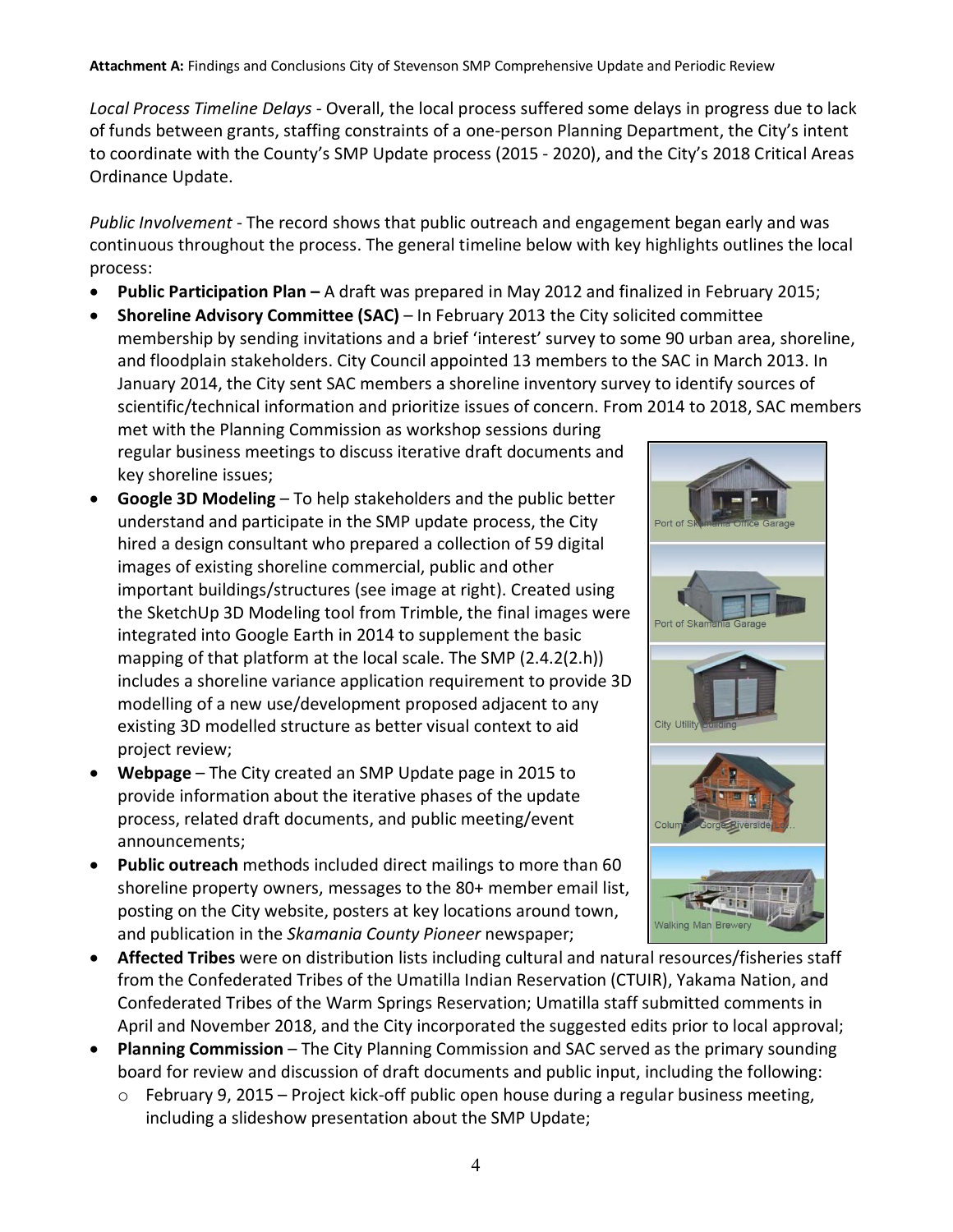- o June 8, 2015 Waterfront Visioning Workshop, including slideshow presentation and breakout group discussions to gather public input on use, improvements and protection of local shoreline areas; a Community Vision Workshop Summary was prepared with findings organized by waterbody and various types of use/development activities;
- $\circ$  August to December 2017 Planning Commission and SAC met five (5) times to review various draft components and iterations of SMC 18.08 and the SMP;
- o February 21 April 22, 2018 Planning Commission conducted a two-month comment period on the "Public Release Draft" SMP and related technical background documents (Inventory and Characterization Report, Restoration Plan, and Cumulative Impacts Analysis & No Net Loss Report), including an April 9, 2018 public listening session and open house with slideshow presentation and poster displays; Public notice of the comment period was published eight (8) times in the *Skamania County Pioneer*; Eighteen (18) comment were received;
- o May December 2018 Planning Commission and SAC considered the public input received and made further revisions to the draft SMP during regular business meetings;
- o December 10, 2018 The Planning Commission and SAC considered the final draft SMP materials, made final edits, then passed a recommendation for approval to City Council.
- **City Council** The Council was briefed on project status along the way, during regular business meetings from 2012 – 2018;
	- o October 17, 2018 City staff issued a Determination of Nonsignificance (DNS) as Lead Agency, including a published legal notice inviting comment;
	- o October 17 December 17, 2018 City Council conducted a two-month comment period on the final "SEPA Review Draft" SMP and related technical background documents; written comments were received from the WA Department of Archaeology & Historic Preservation (DAHP), and the Confederated Tribes of the Umatilla Indian Reservation (CTUIR);
	- o City Council held a public hearing on November 15, 2018 on the proposed SMP comprehensive update and periodic review; Notice of the hearing was published October 31 and November 7, 2018 in the *Skamania County Pioneer*; No verbal testimony was provided.

On December 20, 2018, City Council considered the Planning Commission recommended SMP and related documents, public comments received, a finalized Cumulative Impacts Analysis & No Net Loss Report (CIA-NNL) and made some minor changes to the SMP before adopting Resolution No. 2018- 322 by unanimous vote, approving the City's comprehensive update and periodic review SMP amendment to be submitted to Ecology for final review and approval.

# <span id="page-4-0"></span>**Consistency Review**

The proposed comprehensive update and periodic review amendment has been reviewed for consistency with the policy of RCW 90.58.020 and the SMP Guidelines at WAC 173-26. Below are some highlighted features of the submittal package:

## <span id="page-4-1"></span>**Inventory and Characterization (WAC 173-26-201)**

Documentation of current shoreline conditions is a key part of the SMP update process and meeting the requirement to address the no net loss standard of the SMP Guidelines (WAC 173-26-186). The City prepared a First Draft Inventory and Characterization Report (ICR) in June 2015, with a portfolio of fifteen (15) maps prepared by Skamania County GIS staff under an Interlocal Agreement. The City then procured the assistance of a consultant that prepared the Second Draft ICR (October 2017),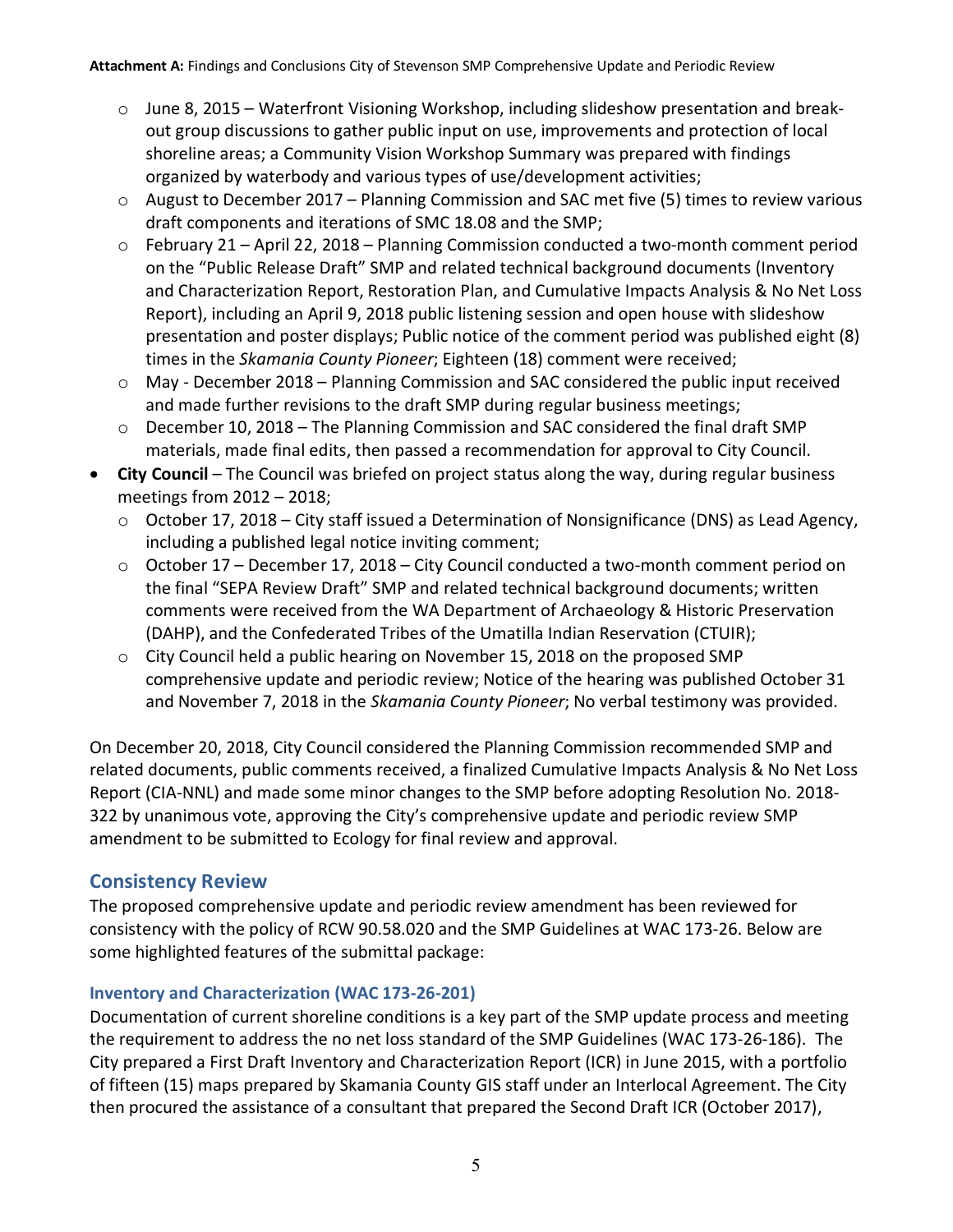Public Release Draft (February 2018) and SEPA Review Draft (October 2018) versions, which preceded the final *City of Stevenson Inventory and Characterization Report (*December 2018).

The City's ICR provides description of broad ecosystem-wide processes such as geology, climate, and hydrology, and assesses shoreline ecological functions of water quality, water quantity, and habitat at a landscape-scale. The ICR also divides the study area into seven (7) segments or 'reaches' along Ashes Lake, Columbia River, Rock Cove, and Rock Creek. Three reaches - Columbia River Reach 2 – Downtown Waterfront, Rock Creek Reach 1, and the Rock Cove Reach - are located in City limits while the other reaches are in the City's Urban Areas (designated under the Columbia Gorge National Scenic Area).

The physical and biological conditions are assessed based on key indicators of:

• Available floodplain area

• Riparian vegetation

• Fish blocking culverts • Permanently protected

• Soil stability

areas

• Priority habitats & species

• Impervious surface area

- Wetland acreage
- 303(d) listings

**Excellent** 

A 5-point, Harvey Ball scale. Figure Credit Ben Shumaker (2017) after Consu

structures • Existing setbacks to

• Overwater roads &

OHWM

Poor

• Stormwater runoff

**Very Poor** 

Current shoreline conditions are characterized for each reach using a methodology that includes graphic icons to represent a qualitative scale of ecological functions (see Figure 4.0-1 at the right).

Each reach has a summary of ecological functions matrix, including a consolidated overall 'score' that utilizes the indicator icons (see 4.4.1 for Rock Creek 1, below).

Good

Figure 4.0-1 Qualitative Scale for Indicators of Ecological Function

mer Reports

Fair

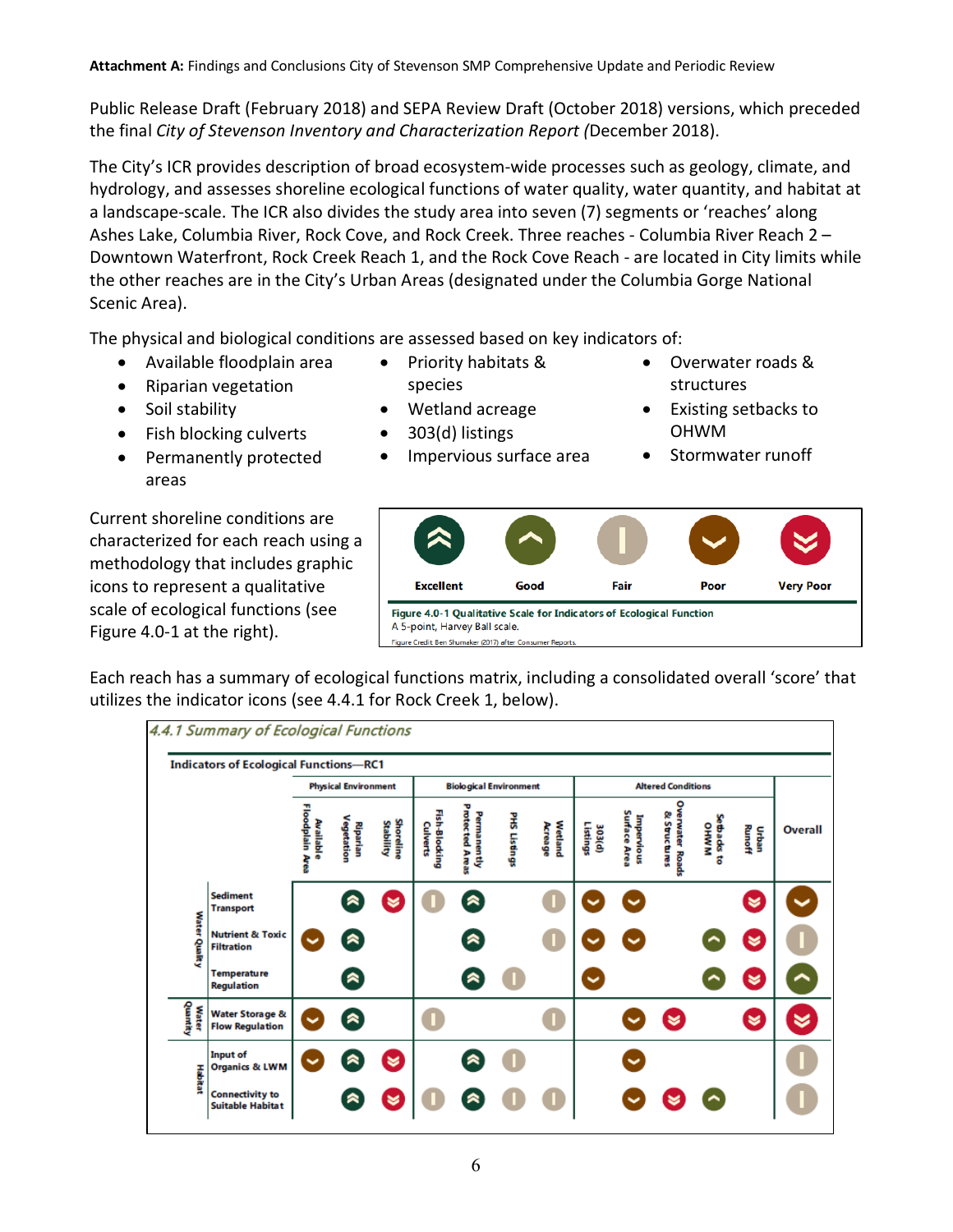*Channel Migration Zones* - The reach-scale characterization recognizes a Planning Level Channel Migration Zone (pCMZ) along the Columbia River, established by a May 2016 technical memo provided by Ecology titled "Channel Migration Zone analysis of SMA streams in Skamania County". The methodology of this coarse analysis differs from the more detailed approach defined in *A Framework for Delineating CMZs* (Ecology Publication #03-06-027) and for the Columbia River, the pCMZ was based on the existing FEMA 100-year flood zone delineation. Given the limitations of utilizing FEMA Q3 data in GIS projections, the Ecology technical memo notes that the pCMZs are both imprecise and advisory, and that site-specific delineations may be needed for project-level decisions. Updated FEMA Flood Insurance Study maps and information may provide more accurate analysis.

*Bonneville Dam* – The ICR describes the physical and legal influences of the Bonneville Dam, located just downstream of the City. The last of 18 dams on the main stem Columbia and Snake Rivers, the Dam regulates flow, creating water level fluctuations of more than 12-feet and an impoundment or reservoir area called the Bonneville Pool where the City is located. Previously known as Stevenson Lake and the Hegewald Mill Pond, the 75-acre Rock Cove is only 10 – 15 feet deep and was created by the Pool's inundation of an adjacent lowland area formerly used for pasture and agriculture, at the confluence of Rock Creek and the Columbia River (see Figure 4.6-1, below).



*Flowage Easements* - There are also many flowage easements that overlap shoreline jurisdiction. These easements were established from 1936 – 1980 between individual property owners and the federal government to allow the Corps of Engineers access for Dam operations and maintenance. Depending on the specifics of each agreement, some easements were purchased, others were taken by court-sanctioned declarations, some retain full property rights simply allowing access, and others prohibit any fill or structures. The easements have also proven effective for minimizing flood damage losses. The City contracted Skamania County GIS to create digital mapping of some 70 such easements based on legal descriptions, deed line calls, and other Auditor records, and then developing elevation contours from LiDAR and DEM for a final polygon layer for each property.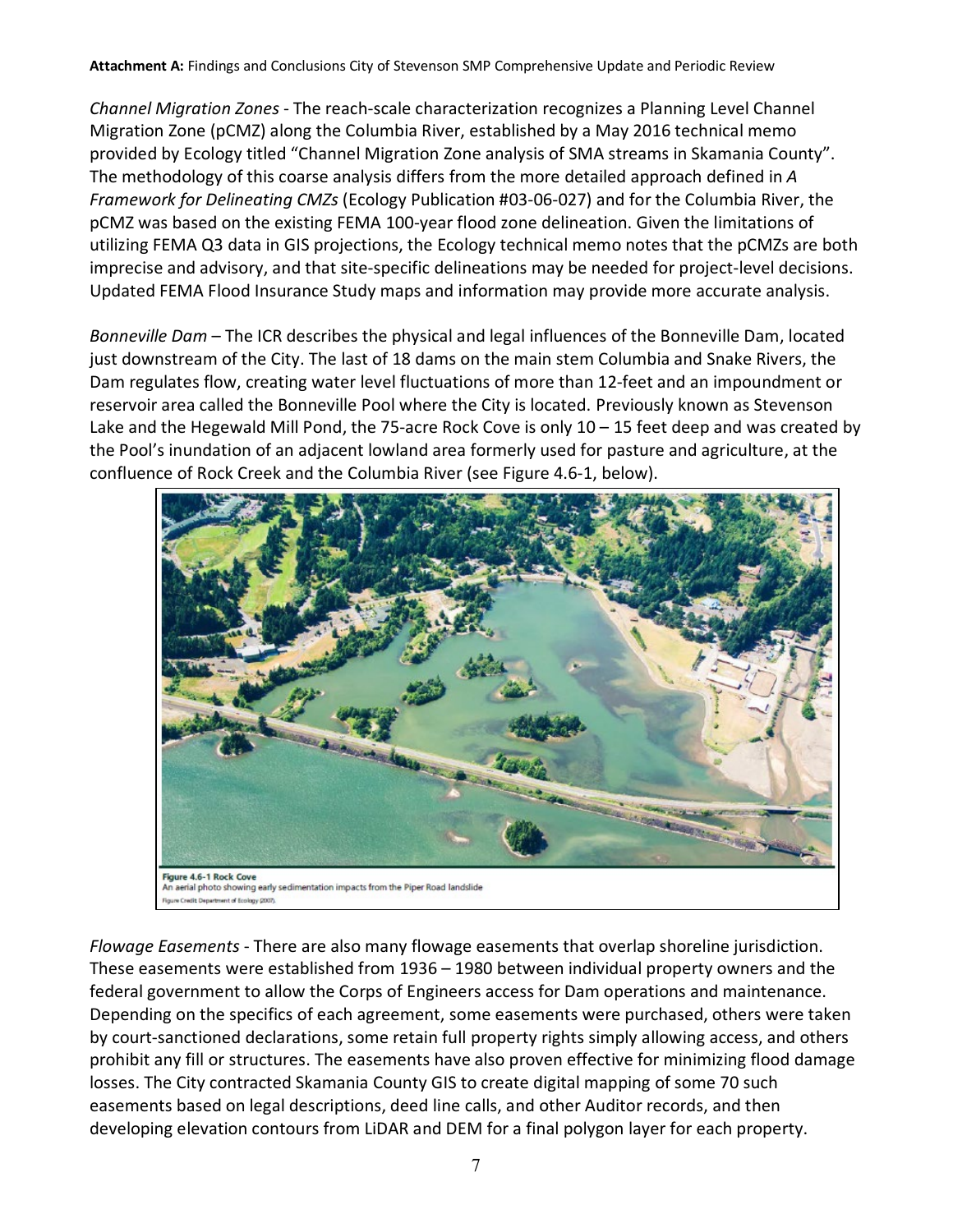*Land Use Analysis* - The ICR also provides a land use analysis of public/private land ownership and future anticipated land use based on zoning, SMA preferred & water-dependent activities, and potential use conflicts. Finally, the ICR provides shoreline environment designation (SED) recommendations based on the current conditions documents. Within the City, ownership is split as 54% private and 46% public (see Map 11 clip at right; yellow indicates public ownership). A portfolio of nineteen (19) maps, with related technical information, depicts features of the physical environment, biological resources, land use & altered conditions, public access, and restoration opportunities.



The City's ICR and companion map portfolio provide watershed and reach-level analyses of existing shoreline environmental and land use conditions in shoreline jurisdiction. Reaches are delineated based on waterbody and location inside/outside City limits.

*Finding: Ecology finds that the Inventory & Characterization Report adequately inventoried and analyzed the current conditions of the shorelines located in City of Stevenson. The report synthesized existing information and was used to inform the master program provisions as well as provide a basis for future protection and restoration opportunities in City shoreline jurisdiction (WAC 173-26-201(3)(c) and (d)(1)).*

## <span id="page-7-0"></span>**Shoreline Jurisdiction and Shoreline Environment Designations (WAC 173-26-211)**

The minimum extent of shoreline jurisdiction is defined in RCW 90.58.030(2) and SMP Chapter 1.3 establishes the Shoreline jurisdiction within the City of Stevenson as follows:

- a. Columbia River, a shoreline of statewide significance;
- b. Rock Cove;
- c. Rock Creek;
- d. Associated wetlands; and
- e. Floodways and contiguous floodplain areas landward 200 feet from such floodways;

These areas are described in Appendix A Shoreline Environment Designation Map, which also includes a list of parcels fully or partially in shoreline jurisdiction, descriptions of parallel environments, waterbody-specific interpretations, and criteria to clarify boundary interpretations.

The City chose not to extend shoreline jurisdiction to include optional areas of 100-year floodplain or buffers for critical areas beyond 200 feet; critical areas located outside of shoreline jurisdiction are and will continue to be regulated by the City's critical areas ordinance (SMC 18.13).

Local governments are required to classify shoreline areas into shoreline environment designations (SEDs) based on the existing use pattern, biological and physical character of the shoreline, and the goals and aspirations of the community as expressed in their comprehensive plan. The Inventory and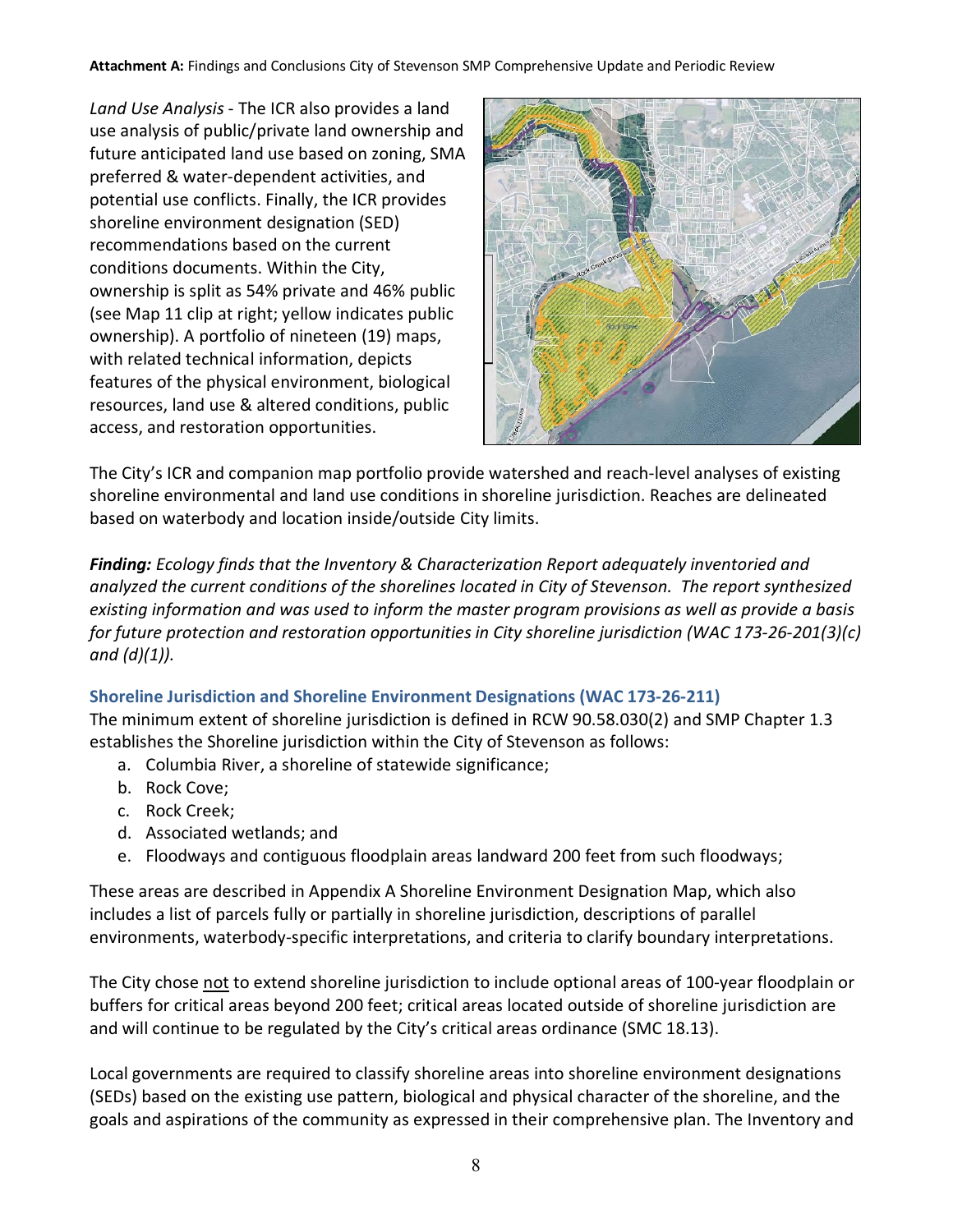Characterization Report is used to determine the relative degree of impairment and biophysical capabilities and limitations for individual shoreline reaches. Based on this assessment, along with consideration of anticipated future development, zoning and other regulatory overlays, local jurisdictions may apply the designation criteria provided in WAC 173-26-211 or develop their own tailored designation criteria.

The updated SMP proposes to establish five (5) SEDs: Aquatic; Natural; Urban Conservancy; Shoreline Residential; and Active Waterfront. The City relies on the designation criteria established by WAC 173-26-211 with one exception of local tailoring to rename High Intensity as Active Waterfront. Distribution across the SEDs reflects the existing use pattern of most city shorelines being already developed with residential and commercial/industrial uses:

• 17% Natural;

18% Shoreline Residential:

• 29% Urban Conservancy;

• 35% Active Waterfront

Consistent with WAC 173-26-211(4)(a)(iv)(A), the City's SMP 5.3 Shoreline Use Table, Table 5-1 Shoreline Use & Setback Standards identifies the different types of shoreline activities that are permitted, conditionally permitted, and prohibited in each shoreline environment, and the required setback distance. While not fully-planning under the Growth Management Act (RCW 36.70A; 'GMA'), the City did opt to predesignate shoreline reaches located in its NSA Urban Area boundary and SMP 1.3.2 notes the SMP will not apply to these predesignated areas until annexed into the City per WAC 173-26-150 and -160.

SMP Chapter 3 Shoreline Environment Designation Provisions describes the purpose, designation criteria, and management policies for each as follows: SMP 3.2.1 Aquatic; SMP 3.2.2 Natural; SMP 3.2.3 Shoreline Residential; SMP 3.2.4 Urban Conservancy; and SMP 3.2.5 Active Waterfront. As shown in the Appendix A SED Map below, the following features are depicted:

- approximate 200-foot upland extent of shoreline jurisdiction;
- assigned SEDs both inside City limits and in predesignated areas; and
- waterward extent of jurisdiction to the State boundary located mid-channel in the Columbia River, as provided by RCW 35.21.160.

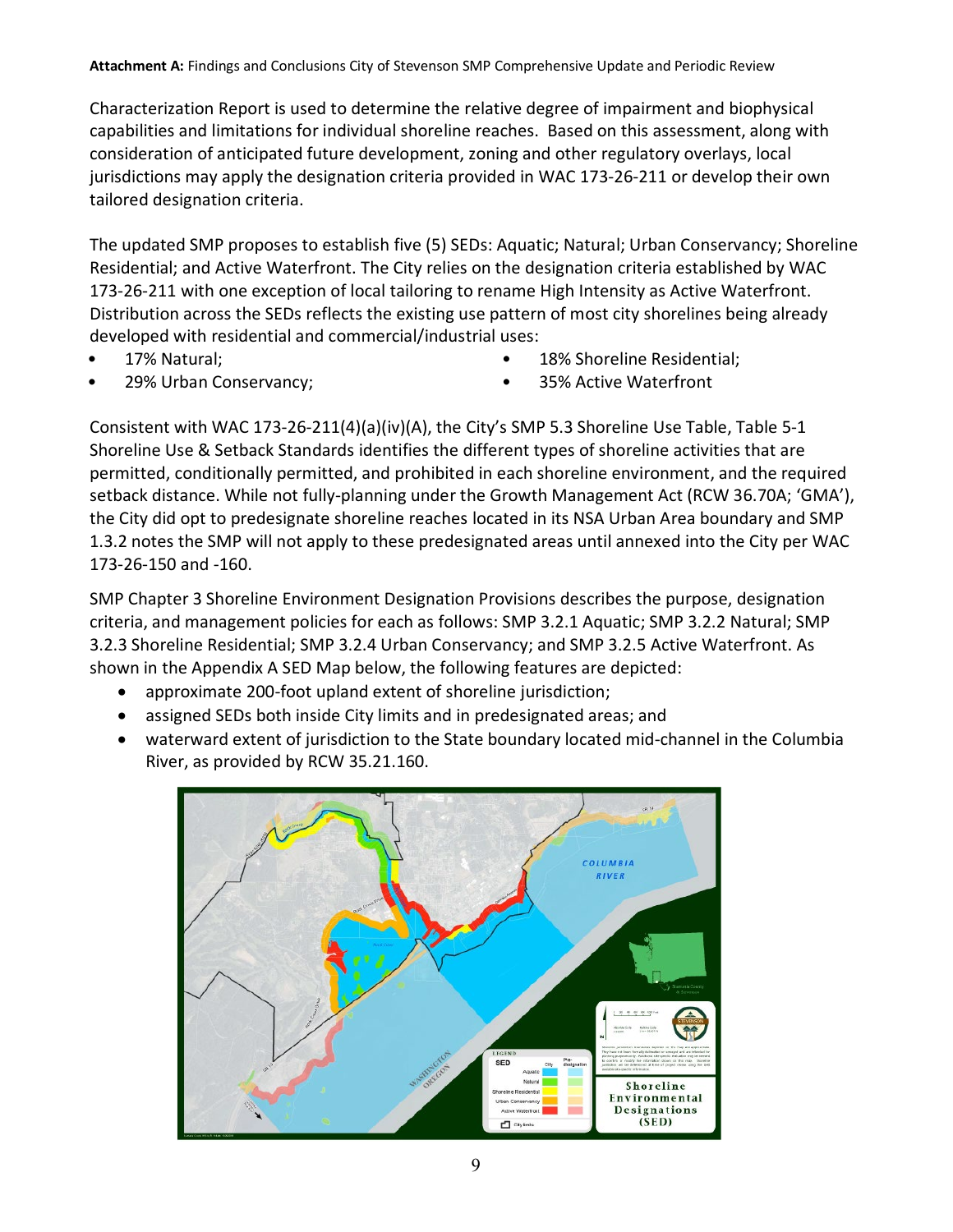The mapped designations, illustrated in SMP Appendix A Shoreline Environment Designation Map, are based upon and implement the designation criteria provided in SMP Chapter 3. In collaboration with City staff, Ecology identified recommended changes to SMP 1.3.2, 1.3.3, and Appendix A.5(4) to clarify jurisdiction and SED language (see Attachment C, Items #10 and 32).

*Finding: Ecology finds that the City SMP defines shoreline jurisdiction consistent with the Act and the record sufficiently documents the basis for assigning shoreline environment designations. The City's shorelines are adequately identified in SMP Section 1.3 Shoreline Jurisdiction, and mapped in the Appendix A Shoreline Environment Designation Map. Shoreline designations are adequately identified in SMP Chapter 3 and in the Appendix A Shoreline Environment Designation Map. Ecology finds that for each environment designation the SMP includes a purpose statement, designation criteria, management policies, and regulations as required by WAC 173-26-211(4)(a).* 

## <span id="page-9-0"></span>**Shorelines of Statewide Significance (WAC 173-26-251)**

RCW 90.58.020 specifically calls out Shorelines of Statewide Significance (SSWS) for special consideration, declaring that "the interest of all of the people shall be paramount in the management" of these shorelines. The Columbia River is identified as the only shoreline of statewide significance in the City. The Shoreline Guidelines in WAC 173-26-251 require that local master programs recognize the specific use preferences identified in the SMA and provide for "optimum implementation" of the statutory policy. This is done by providing SMP provisions that implement: (a) statewide interest, (b) preserving resources for future generations and (c) giving preference to uses identified in RCW 90.58.020.

Within the City, the Columbia River is the most intensively developed shoreline area with a mix of existing commercial, industrial, residential, recreation, lodging, and transportation uses, including the BNSF railway, Port of Skamania County's administrative offices, light industrial Tichenor and Riverpoint Buildings, waterfront trail, windsurfing/kiteboarding launch parks, 200-foot long Stevenson Landing pier, and historical Old Saloon property, as well as single-family homes, and cabinstyle hotel. This shoreline of statewide significance reach is primarily designated Active Waterfront, with a stretch of some 7 parcels designated Shoreline Residential.

The SMP as a whole is consistent with the policies of RCW 90.58.020, specifically SMP 1.4.2 Purpose of this SMP establishes #5 to 'ensure optimal implementation of the SMA along the Columbia River', and SMP 4.8.2 Shorelines of Statewide Significance Regulation #1 establishes the required SSWS provisions.

*Finding: Ecology finds that the SMP has accurately identified SSWS within the City's jurisdiction, is consistent with RCW 90.58.020 and WAC 173-26-251, and provides for optimum implementation of the statutory policy.*

## <span id="page-9-1"></span>**General Master Program Provisions (WAC 173-26-221)**

The SMP Guidelines in WAC 173-26-221 list general provisions that are intended to apply broadly to all of types of shoreline development regulated by master programs, including the following subsections: (1) Archaeological and Historic Resources; (2) Critical Areas; (3) Flood Hazard Reduction; (4) Public Access; (5) Shoreline Vegetation Conservation; and (6) Water Quality, Stormwater and Nonpoint Pollution. In addition, WAC 173-26-191 requires SMP contents to address elements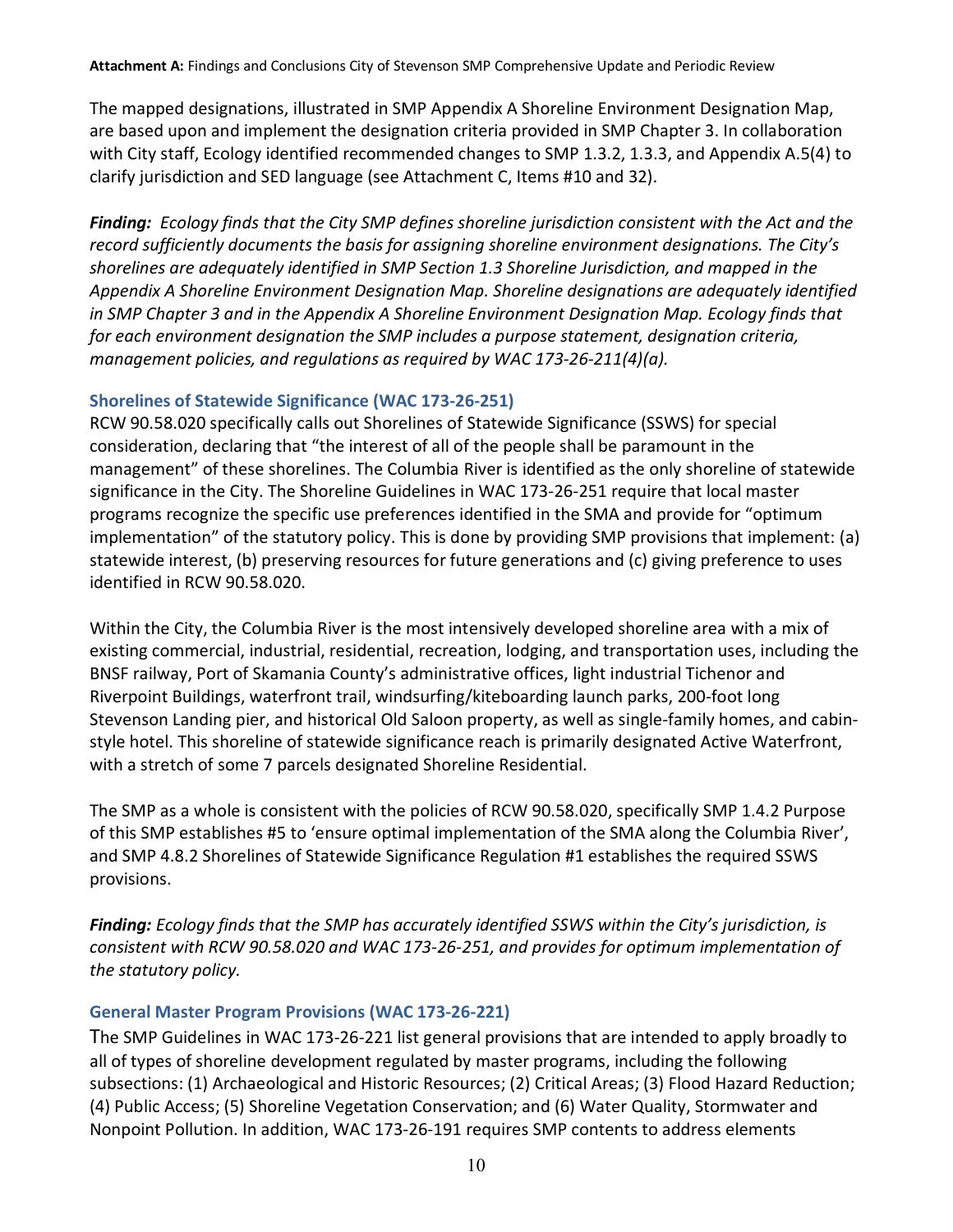including, but not limited to, economic development, public access, conservation, historical, cultural, scientific and educational values, and flood damage. WAC 173-26-201 requires SMPs to ensure 'at minimum, no net loss of shoreline ecological functions necessary to sustain shoreline natural resources'. The City's SMP Chapter 4 addresses these requirements with the following general provisions:

**4.2 Cultural Resources** – 4.2.1 Describes applicability under SMA, along with courtesy reference to RCW Chapter 27.44 15 (Indian Graves and Records) and RCW Chapter 27.53 (Archaeological Sites and Records). 4.2.2 Sets policies for archaeological, cultural and historic sites and resources. 4.2.3 Establishes regulations for site inspections, evaluations and surveys, impact avoidance, management plans, and stop work & reporting requirements for inadvertent discoveries.

**4.3 Environmental Protection & No Net Loss** – 4.3.1 Sets policies to achieve 'no net loss' (NNL) and to avoid unmitigated adverse impacts. 4.3.2 Establishes regulations for mitigation sequencing, SEPA compliance, cumulative impacts considerations, and impact mitigation requirements. Ecology identified required changes to 4.3.1 and 4.3.2 needed to ensure consistency with WAC 173-26-186, - 191, and -201, and for improved clarity about the overall strategy of shoreline setbacks, critical area buffers, and vegetation standards (see Attachment B, Item #3). Ecology also identified other recommended changes to 4.3.2 for improved clarity about compensatory mitigation and voluntary restoration (see Attachment C, Item #15).

**4.4 Critical Areas** – 4.4.1 Describes applicability of the City's Critical Areas Ordinance (SMC 18.13) in shoreline jurisdiction. 4.4.2 Sets policies for critical area protections including critical freshwater habitat, appropriate human use, riparian buffers, and meeting the NNL standard. 4.4.3 Establishes general regulations about project authorizations, and early disclosure and verification of critical area presence. 4.4.4 Establishes fish & wildlife habitat conservation area regulations to clarify and supplement SMC 18.13 provisions. 4.4.5 Establishes wetland regulations to clarify and supplement SMC 18.13 provisions. Ecology identified required changes to: 4.4.1 to improve the incorporation by reference of SMC 18.13; 4.4.2 to eliminate the reach scale base buffer for consistency with WAC 173- 26-191; 4.4.3 to ensure consistency with WAC 173-26-221; 4.4.4 to ensure the provisions apply to all types of shoreline activities; and 4.4.6 for consistency with WAC 173-26-201, -221 and current technical guidance (see Attachment B, Items #4 – 8).

**4.5 Flood Hazard Reduction** – 4.5.1 Describes applicability to frequently flooded areas and channel migration zones (CMZs) to clarify and supplement SMC 18.13. 4.5.2 Sets policies for location and impacts of new use and development, and removal of artificial restrictions. 4.5.3 Establishes regulations for frequently flooded areas and CMZs including a locally-tailored tiered approach to CMZ critical area reports, and CMZ standards for flood certificates and demonstration of no significant impacts. Ecology identified required changes to 4.5.3 for consistency with WAC 173-26-221(3.c.i) (see Attachment B, Item #9). Ecology also identified recommended changes to 4.5.1 for clarification of the 'soft reference' to the City's Flood Regulations (SMC 15.24) and reliance on the most current FEMA FIRMs (see Attachment C, Item #16).

**4.6 Public Access** – 4.6.1 Describes applicability to ensure *"the ability of the general public to reach, touch, and enjoy the water's edge, to travel on the waters of the state, and to view the water and the shoreline from adjacent locations."* 4.6.2 Sets policies for physical and visual access, consideration of property rights, public safety, and navigation, and for future shoreline public access planning efforts. 4.6.3 Establishes regulations for what types of proposals shall include public access, when not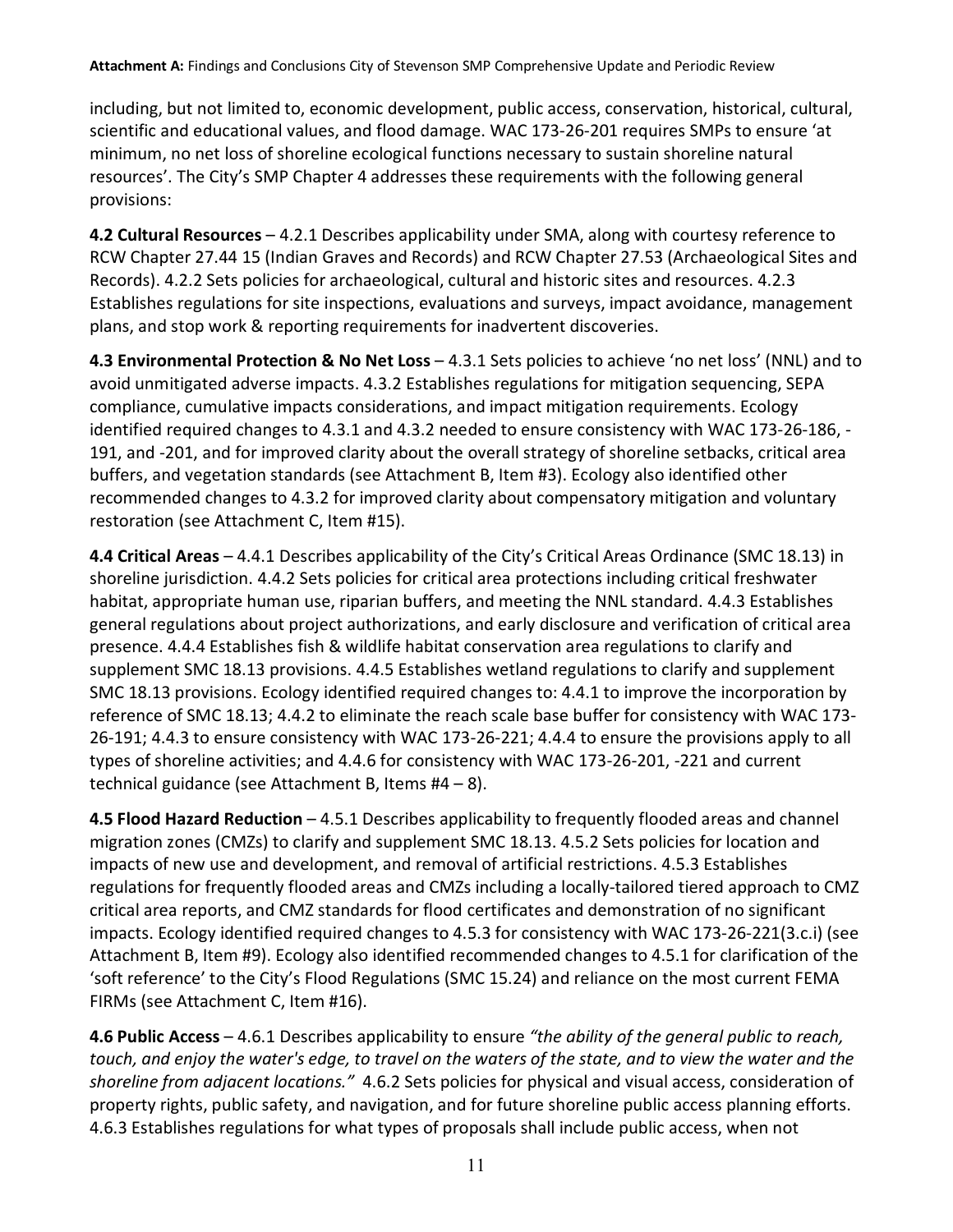required, criteria for demonstration of alternatives considered, allowance for off-site access, standards for establishing and constructing public access, view protection and obstruction relief allowances, and how to address conflict between water-dependent use, physical public access, and view protection. Ecology identified required changes to 4.6.2 for consistency with WAC 173-26- 221(4.d.iii) (see Attachment B, Item #10). Ecology also identified recommended changes to 4.6.2 to clarify an incomplete sentence, and 4.6.3 for clarity (see Attachment C, Items #17 & 18).

**4.7 Water Quality & Non-point Source Pollution** – 4.7.1 Describes applicability to projects with potential to change surface water flows or create new discharges. 4.7.2 Sets policies to maintain & improve water quality, protect public health and natural resources, address new stormwater runoff, and for voluntary property owner actions including low impact development techniques. 4.7.3 Establishes regulations to ensure NNL, comply with setbacks, buffers, and other potable water, public health, and local/State stormwater manual standards/requirements, property manage sewage/septic systems, and ensure appropriate non-toxic materials are used for in-water structures. Ecology identified recommended changes to 4.7.3 to use the term 'accessory' instead of 'appurtenance' consistent with definitions (see Attachment C, Item #19).

*Finding: Ecology finds that, subject to required changes #3 - 10 in Attachment B, the general policies and regulations are consistent with WAC 173-26-221.*

## <span id="page-11-0"></span>**Shoreline Modifications (WAC 173-26-231)**

The SMP Guidelines in WAC 173-26-231 define "shoreline modifications" as: "…generally related to construction of physical elements such as a pier, floating structure, shoreline stabilization, dredged basin, or fill…" and WAC 173-26-231(2)(b) establishes a general principle that master programs should: "Reduce the adverse effects of shoreline modifications, and as much as possible, limit shoreline modifications in number and extent." These shoreline modification principles and standards contained in WAC 173-26-231 are reinforced through associated requirements for mitigation sequencing (WAC 173-26-201(2)(e)) and the no net loss of shoreline ecological function standard (WAC 173-26-186).

Stevenson's SMP regulates shoreline modifications in SMP Chapter 6 including the 6.2 General Provisions for All Shoreline Modifications, the 6.3 Shoreline Modifications Table 6-1 allowances and prohibitions by SED, and the specific policies and regulations of 6.4.1 Vegetation Removal; 6.4.2 Fill; 6.4.3 Shoreline Stabilization; 6.4.4 Shoreline Restoration; 6.4.5 Dredging; and 6.4.6 Breakwaters, Jetties, Groins, and Weirs.

SMP 6.4.1 Vegetation Removal includes policies and general regulations; Table 6.2 Mitigation for Vegetation Removal within Shoreline Jurisdiction determines mitigation actions required based on the location (within or beyond 50-feet from OHWM; and proximity to Oregon White Oak Woodlands) and the type of vegetation removed (invasive/noxious; hazard tree; grass/non-woody/non-native; native groundcover/understory; native tree; significant tree >12-inches DBH), and sets mitigation monitoring standards.

The City's SMP addresses both boating facilities per WAC 173-26-241(3)(c) and piers and docks per WAC 173-26-231(3)(b) collectively as Chapter 5.4.3 Boating Facilities and Overwater Structures,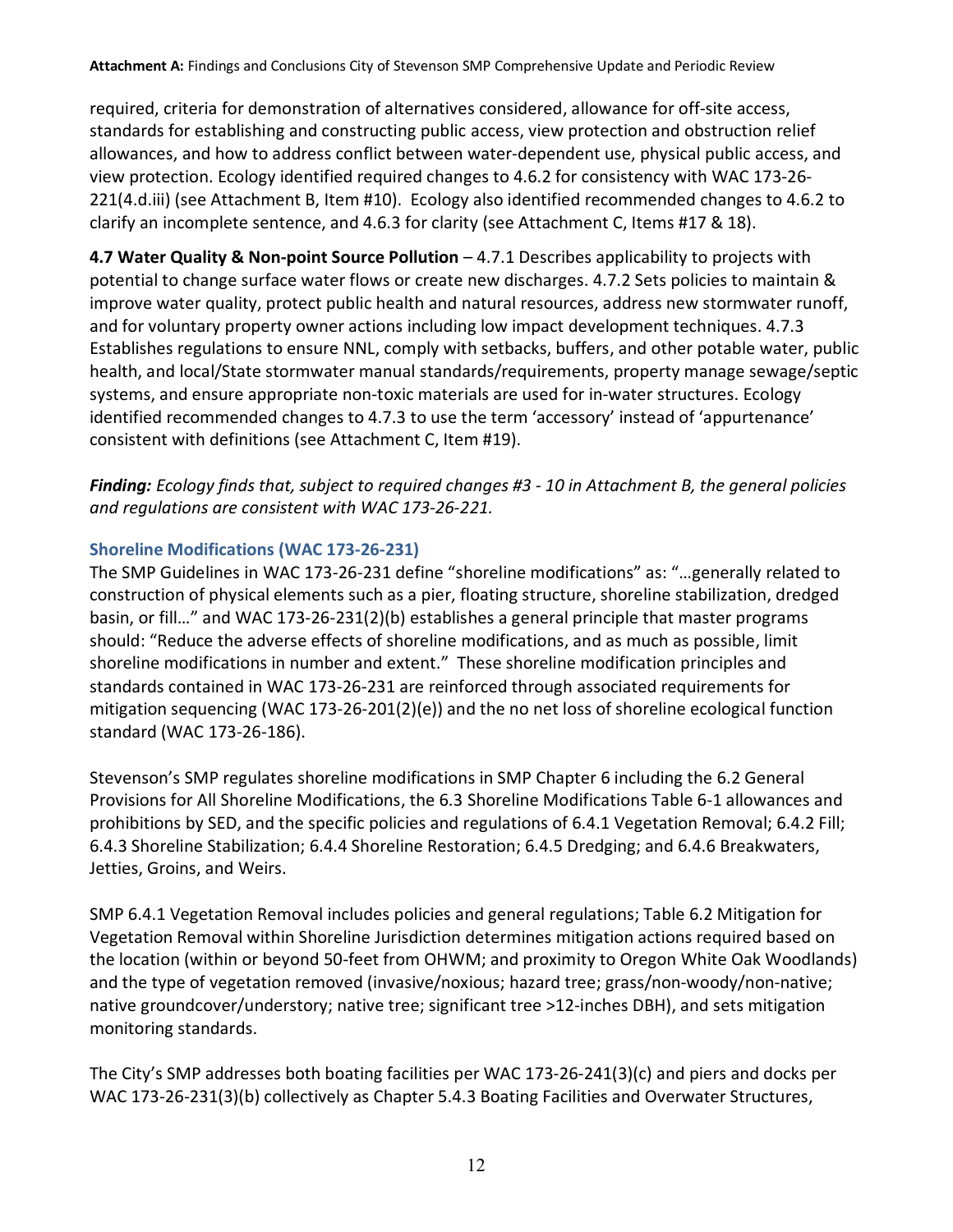further described below. Ecology identified required changes to SMP 6.4.1, 6.4.3, and 6.4.4 needed for consistency and clarity (see Attachment B, Items #18 – 20).

*Finding: Ecology finds that, subject to required changes in Attachment B, the shoreline modification policies and regulations are consistent with WAC 173-26-231.* 

## <span id="page-12-0"></span>**Shoreline Use Provisions (WAC 173-26-241)**

The SMP Guidelines in WAC 173-26-241 are intended to both recognize existing uses and ensure that future development will be appropriately managed consistent with the underlying policies of the SMA. Avoidance of use conflicts through coordinated planning and recognition of "preferred" shoreline uses is a primary tenant of the SMA (RCW 90.58.020). Updates to local SMPs are intended to support these goals through development of appropriate master program provisions, based on the type and scale of future shoreline development anticipated within a particular jurisdiction. Consistent with WAC 173-26-186(5), the City's SMP reflects the principle that the regulation of private property needs to be consistent with all relevant constitutional and other legal limitations. Preferred uses, other priority uses, property rights and constitutional limits are explicitly addressed, as consistent with SMA and WAC, by the following provisions:

- 1.4.1 Overall Vision & Goals #6 3.2.1 Aquatic Designation Management Policy #3.g
- 4.6.2 Public Access Policy #4
- 4.6.3 Public Access Regulations #1, 1.b and 3.c
- 4.8.2 SSWS Regulation #1
- 5.2 Provisions Applicable to All Uses Regulation #1
- 5.4.3 Boating Facility & Overwater Structures Policies
- #3.e and 3.f

5.4.5 Forest Practices Regulation 4.d.v 5.4.6 Institutional Policy #4.a 5.4.9 Recreational Policy #3.b 5.4.10 Residential Location #1 and Policy #3.a 5.4.11 Transportation & Parking Policies #3.b and 3.g 7.2 Definitions for Aquaculture

The updated SMP varies the allowed uses within each SED depending on the current level of impairment of shoreline functions. This is based on the inventory and characterization, existing land use patterns, the City's Comprehensive Plan, and SMA use preferences. No Net Loss and Mitigation Sequencing requirements are contained in SMP 4.3, described above. SMP Chapter 5 Shoreline Use Regulations provides location and applicability context, policies and regulations for specific types of shoreline use activities, including:

| 5.1 Introduction                                |
|-------------------------------------------------|
| 5.2 Provisions Applicable to All Uses           |
| 5.3 Shoreline Use Table                         |
| 5.4.1 Agriculture & Mining                      |
| 5.4.2 Aquaculture                               |
| 5.4.3 Boating Facilities & Overwater Structures |
| 5.4.4 Commercial and Industrial Development     |
| 5.4.5 Forest Practices                          |

5.4.6 Institutional 5.4.7 Instream Structures 5.4.8 Land Division 5.4.9 Recreational 5.4.10 Residential Development 5.4.11 Transportation & Parking 5.4.12 Utilities 5.4.13 Unlisted Uses

*Introduction* - In collaboration with City staff, Ecology identified a minor recommended change to SMP 5.1 for clarity (see Attachment C, Item #20). Ecology identified a required change to SMP 5.2 for SMA and WAC consistency to accurately differentiate between 'preferences' and 'priorities' (see Attachment B, Item #11).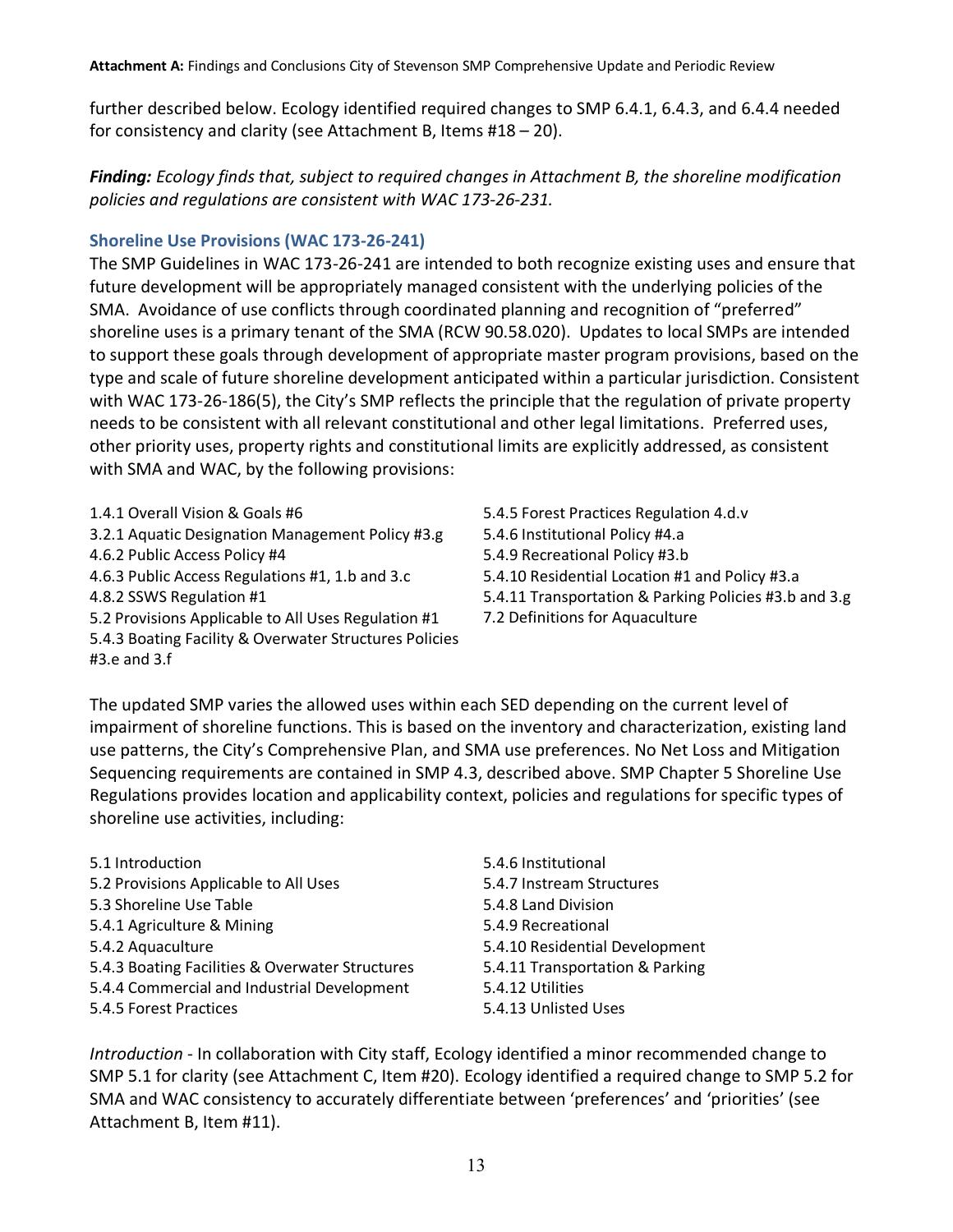*Use Table* - The Shoreline Use Table 5.1 establishes use allowances and shoreline setback distances by SED, ranging from 25' to 150'. Ecology identified required changes to SMP 5.3 Table 5.1 to remove an inaccurate reference to 'most/least restrictive', to ensure non-water oriented overwater structures called Private Leisure Decks are prohibited in all SEDs, and in collaboration with City staff to prohibit new cemeteries in the Shoreline Residential SED, and to clarify the language of Footnote 2 (see Attachment B, Item #12).

*Agriculture & Mining* - With no such use currently existing in shoreline jurisdiction, both Agriculture and Mining are prohibited outright in all SEDs.

*Aquaculture* - The City opts to regulate upland finfish rearing facilities, defined by statute as agricultural facilities/equipment, under SMP 5.4.2 as non-water oriented aquaculture. Ecology identified required changes to SMP 5.4.2 to better reflect the required consideration of statewide interests over local interests along Shorelines of Statewide Significance, to clarify the inclusion of upland finfish rearing facilities, and in collaboration with City staff, to remove the term 'appurtenance' as inaccurate for the use (see Attachment B, Item #13).

*Boating Facilities & Overwater Structures* – The provisions address water-dependent piers, docks and other boat moorage/launch structures, public access structures, non-water oriented "private leisure decks", motorized and non-motorized boats, single-user and joint use residential accessories, and public recreational facilities. Ecology identified required changes to SMP 5.4.3 for WAC consistency, internal consistency between text and the Use Table, and to clarify language (see Attachment B, Item #14). In collaboration with City staff, Ecology also identified recommended changes to 5.4.3 for clarity (see Attachment C, Item #21).

*Residential* – Provisions address single-family, multi-family, and prohibit overwater residences. Minor administrative reductions (<10%) of the 50-foot single-family residential shoreline setbacks are allowed by SMP 5.4.10(4.d) in limited situations, when criteria are met, otherwise any deviation from the standard setback requires a Shoreline Variance. Ecology identified required changes to 5.4.10(1) and (3.a) to replace the incorrect term 'preferred' with the accurate term 'priority' for SMA and WAC consistency (see Attachment B, item #15). Ecology also identified recommended changes to SMP 5.4.10 to clarify language for 'joint use docks' (see Attachment C, Item #27).

*Transportation & Parking* – Provisions address transportation facilities – including the BNSF railway and SR 14 highway that run parallel along the Columbia River – and primary and accessory parking. Ecology identified required changes to SMP 5.4.11 accessory parking language for WAC consistency (see Attachment B, Item #17).

*Finding: Ecology finds that, subject to required changes in Attachment B, the City has established a system of use regulations consistent with WAC 173-26-241 along with related environment designation provisions that accommodate preferred and priority uses, protect property rights while implementing the policies of the SMA, reduce use conflicts, and assure no net loss of shoreline ecological functions.*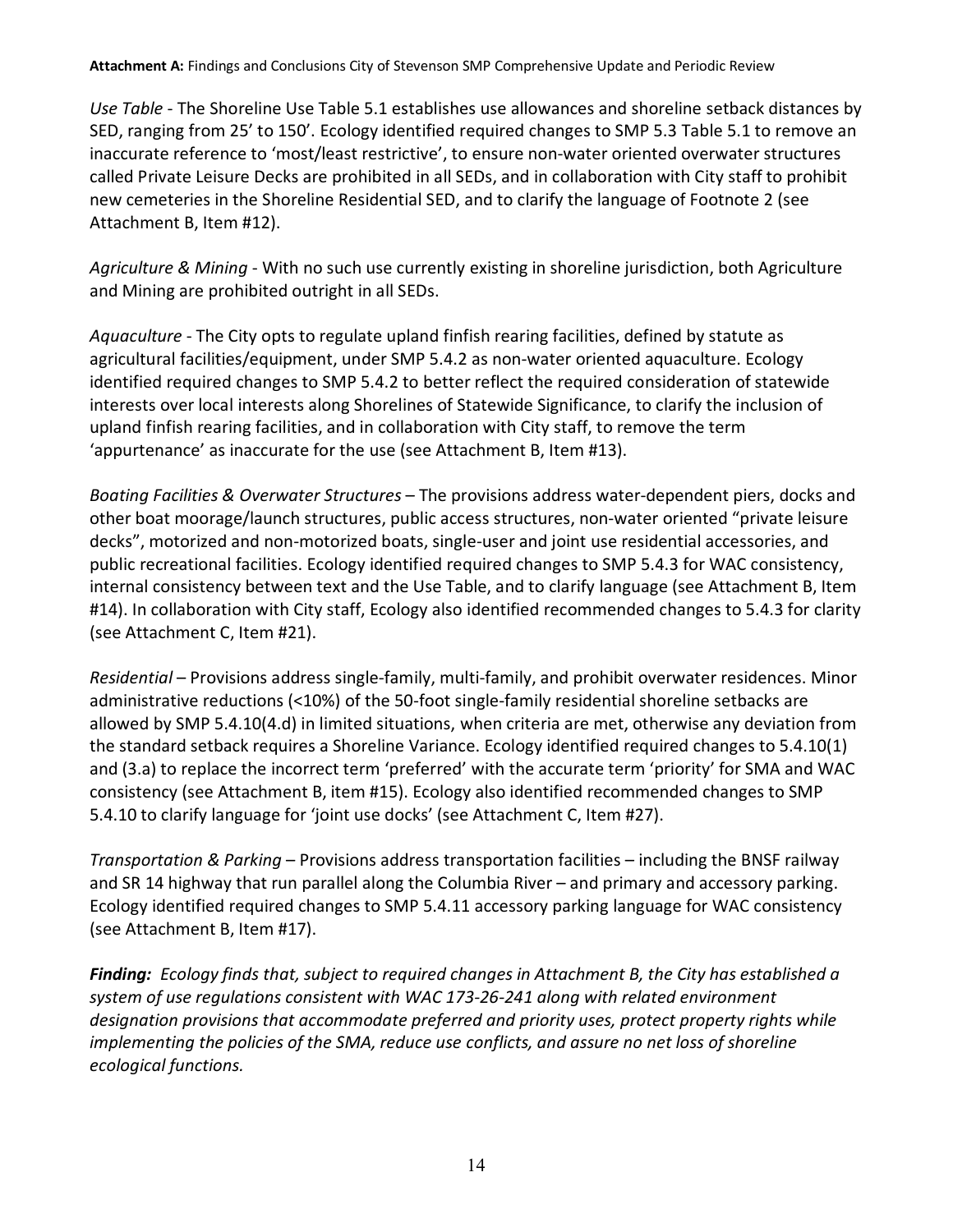## <span id="page-14-0"></span>**Shoreline Use Analysis (WAC 173-26-201(3)(d)(ii))**

The CIA-NNL Report described above, and the Inventory and Characterization Report (ICR) Chapter 5 Use Analysis, both analyze current and future potential land uses and trends to address the SMP Guidelines requirement to project future shoreline development, identify potential use conflicts and ensure preference is given to water oriented uses, particularly preferred uses that are unique to or dependent upon a shoreline location. The ICR Use Analysis considers property ownership, future land use and zoning, preferred and water-dependent uses, projected uses and potential conflicts, summarized by shoreline reach.

*Finding: Ecology finds that the City has adequately considered current patterns, projected trends, SMA preferred uses and the potential for use conflicts consistent with WAC 173-26-201 (2)(d) and WAC 173-26-201 (3)(d)(ii).*

## **Cumulative Impact Analysis (WAC 173-26-201(3)(d)(iii))**

Addressing no net loss of ecological functions is a critical element in any SMP update. Ecology rules require that "Master programs shall contain policies and regulations that assure at minimum, no net loss of ecological functions necessary to sustain shoreline natural resources."<sup>2</sup> A cumulative impacts analysis (CIA) documents how an SMP update addresses no net loss of ecological functions. After earlier draft versions prepared in February and October 2018, the final *Cumulative Impacts Analysis & No Net Loss Report* (December 2018; CIA-NNL) includes review and analysis of reasonable foreseeable development activities, shoreline development and protective provisions, impacts of exempt, unregulated, and restoration activities, evaluation of net effects of impacts and ecological functions lost and gained, summary of key programmatic protections, and how indicators can help track loss of function.

Organized by shoreline Reaches, and presented in both descriptive text and summary tables using the same ICR graphic icons to represent a qualitative scale of ecological functions, the CIA-NNL Report considers projected changes to the indicators of physical, biological and altered conditions.

The Report found that 42 of the 53 individual types of shoreline use and modification are reasonably foreseeable in the City's future, shown here in Figure 1-3:

| GURE 1-3 CATEGORIES OF REASONABLY FORESEEABLE SHORELINE USE & MODIFICATION BY REACH |                 |                 |                 |                 |                 |            |     |
|-------------------------------------------------------------------------------------|-----------------|-----------------|-----------------|-----------------|-----------------|------------|-----|
| <b>Use</b>                                                                          | CR <sub>1</sub> | CR <sub>2</sub> | CR <sub>3</sub> | RC <sub>1</sub> | RC <sub>2</sub> | <b>RCo</b> | AL. |
| Boating Facilities & Overwater                                                      | ☑               | ☑               | ☑               | ☑               |                 | ☑          |     |
| <b>Structures</b>                                                                   |                 |                 |                 |                 |                 |            |     |
| <b>Commercial &amp; Industrial</b>                                                  |                 | ☑               | ☑               | ☑               | ☑               | ☑          |     |
| <b>Forest Practices</b>                                                             |                 |                 |                 | М               | ✔               |            |     |
| <b>Institutional</b>                                                                | м               | ☑               |                 | М               |                 | ☑          |     |
| <b>Land Division</b>                                                                |                 |                 | ☑               | м               | м               |            |     |
| Recreational                                                                        | ☑               | ☑               |                 | ☑               | ☑               | ☑          |     |
| <b>Residential</b>                                                                  | ☑               | ☑               |                 | ☑               | ☑               |            |     |
| <b>Transportation &amp; Parking Facilities</b>                                      | ☑               | ☑               | ☑               | ☑               |                 | ☑          | ☑   |
| <b>Utilities</b>                                                                    |                 | ☑               | ☑               | ☑               | ☑               | ☑          | ☑   |
| <b>Modifications</b>                                                                |                 |                 |                 |                 |                 |            |     |
| <b>Vegetation Removal</b>                                                           | ☑               | ✓               | ✓               | ☑               | ☑               | ☑          | ☑   |
| Fill                                                                                |                 | ☑               | ☑               | ☑               |                 | ☑          |     |
| <b>Shoreline Stabilization</b>                                                      |                 | ☑               |                 | ☑               | ☑               | ✓          |     |
| <b>Shoreline Restoration</b>                                                        | ☑               | ☑               | ☑               | ☑               | М               | М          |     |
| Dredging                                                                            |                 | ☑               | ☑               | М               |                 | ☑          |     |
| Breakwaters, Jetties, Groins & Weirs                                                |                 | ☑               | ☑               | ☑               | ☑               |            |     |

FIG

<span id="page-14-1"></span><sup>2</sup> WAC 173-26-201(2)(c)

 $\overline{a}$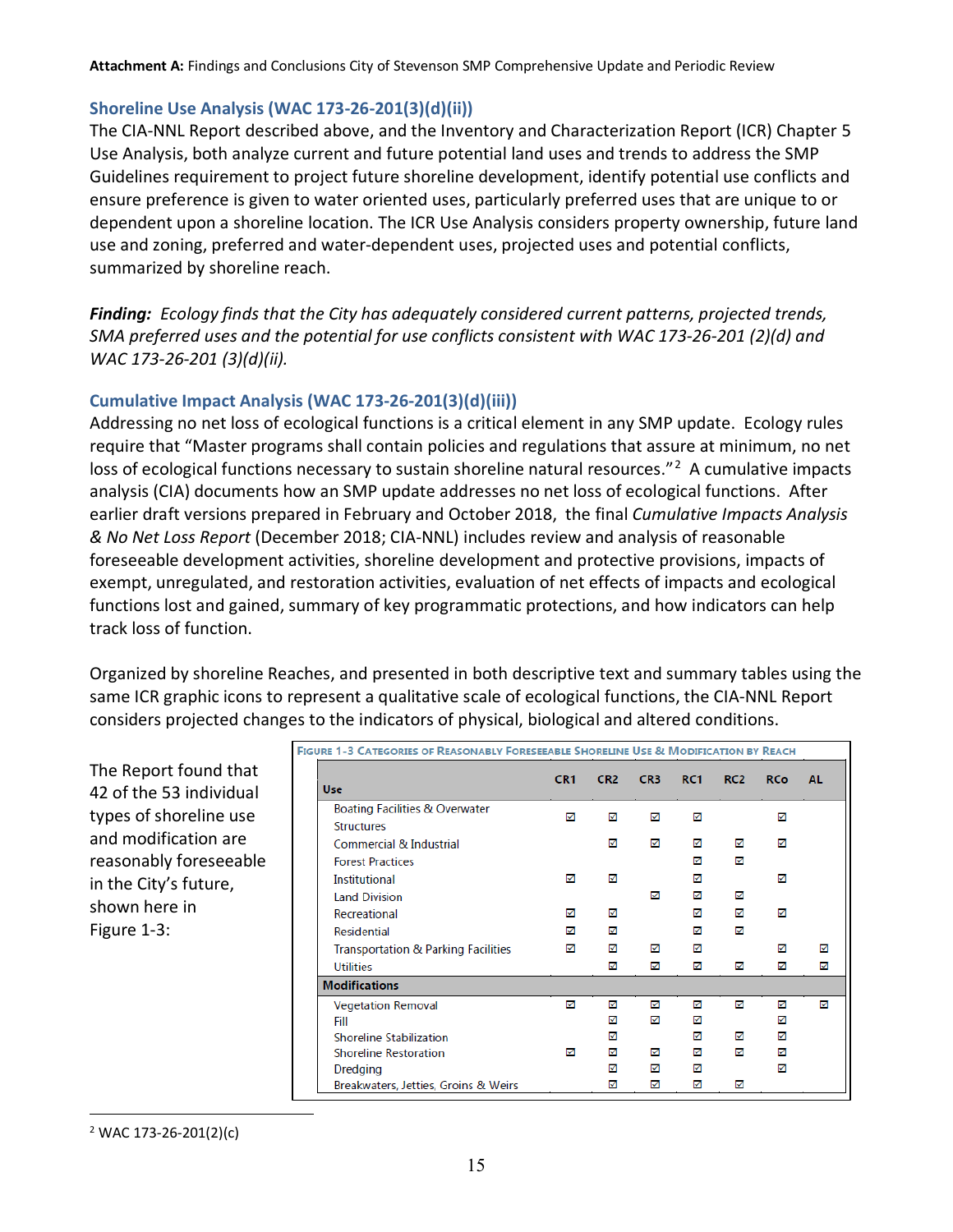The overall distribution of SEDs in City limits and in predesignated areas is summarized by Figure 2-2 shown here. For City shorelines, nearly half (46%) are designated as the more protective Natural and Urban Conservancy SEDs, and the remaining 53% are Shoreline Residential and Active Waterfront.

|                           |                                     | <b>FIGURE 2-2 DISTRIBUTION OF SHORELINE ENVIRONMENT DESIGNATIONS</b> |                                    |                                                                                                                  |              |
|---------------------------|-------------------------------------|----------------------------------------------------------------------|------------------------------------|------------------------------------------------------------------------------------------------------------------|--------------|
| Location                  | <b>Natural</b>                      | <b>Shoreline</b><br><b>Residential</b>                               | <b>Urban</b><br><b>Conservancy</b> | <b>Active</b><br><b>Waterfront</b>                                                                               | <b>TOTAL</b> |
| <b>City Jurisdiction</b>  | $16.7$ ac                           | 17.7ac                                                               | 28.3 ac                            | 34.4 ac                                                                                                          | 97 ac        |
|                           | 17%                                 | 18%                                                                  | 29%                                | 35%                                                                                                              |              |
| <b>Predesignated Area</b> | 19.4 ас                             | $14.0$ ac                                                            | $32.6$ ac                          | $20.2$ ac                                                                                                        | 86 ac        |
|                           | 23%                                 | 16%                                                                  | 38%                                | 23%                                                                                                              |              |
| <b>TOTAL</b>              | 36.1 ac                             | 31.7 ac                                                              | $60.9$ ac                          | 54.6 ac                                                                                                          | $183$ ac     |
|                           | 20%                                 | 17%                                                                  | 33%                                | 30%                                                                                                              |              |
|                           | preliminary shoreline jurisdiction. |                                                                      |                                    | *Total acreage in this table differs from the ICR, which considered the Piper Road Landslide Area as part of the |              |

Figure 2-4 presents an extensive evaluation of the uncontrolled impacts, proposed SMP controls, and anticipated net effect with recommendations based on type of development activity and associated uses, such as construction, impervious surfaces & stormwater, ongoing use/maintenance of existing structures, and vegetation removal.

The CIA-NNL Report concludes that based on the policy guidance and regulatory requirements proposed, including the robust vegetation standards and setback provisions, along with implementation of the Shoreline Restoration Plan:

- in many instances, a net gain in functions is likely over time because mitigation ratios that exceed 1:1 will eventually result in larger, better functioning resources than those impacted;
- mitigation sites monitoring and conservation covenant requirements will ensure their success and protection from future development in perpetuity; and
- implementation of the SMP is anticipated to achieve no net loss of ecological functions in the city's shorelines.

During review, Ecology noted that the CIA-NNL Report included numerous Recommendations, some of which did not appear to be explicitly reflected by the Locally Approved SMP. Upon discussion with City staff to gain a better understanding, the City provided Ecology a September 24, 2021 Memo regarding 'Cumulative Impact Analysis—SMP Incorporation of Recommendations'. This memo notes that the City's approach is described at 2.2.4 and 3.1 as follows:

- *"The No Net Loss section places the burden of proof on the proponent that ecological functions will not be lost based on their proposal. The recommendations included in CIA Section 2.2.1 and Figure 2-4 may be an effective way to reduce that burden for the proponent. Alternatively, if any other part of this program is determined to cause net loss of ecological function, those recommendations may be helpful remedies."*
- *"…Chapter 2 of this report identifies some additional protections and changes that could help improve interpretation and implementation and avoid any declines. These recommendations should be considered 1) as part of the ongoing review and amendment of the SMP documents and 2) during review of some individual permits identifying impacts that were not anticipated as part of this cumulative impacts analysis."*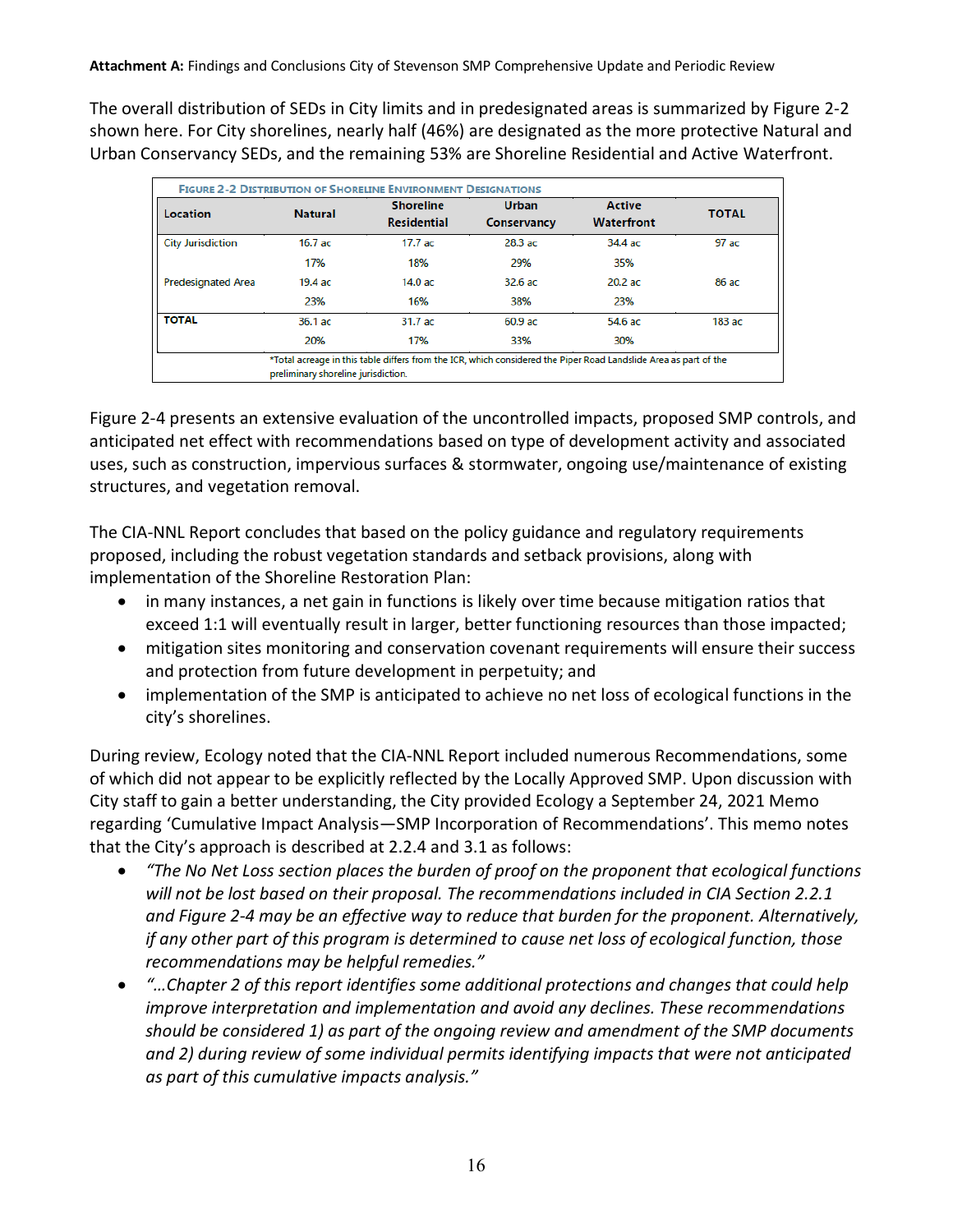The Memo further explains that the reason for some recommendations still appearing in the final version CIA-NNL Report is threefold:

- 1. *Intentional Parsing* some recommendations address distinct not cumulative impacts but the SMP's multi-pronged approach ensures NNL;
- 2. *Project Permitting* some recommendations target project level review not a programmatic approach to NNL, such as stormwater retrofits to offset new impervious surfaces, and recognition that setbacks alone cannot provide the sole protection needed and must work in concert with other companion SMP provisions such as vegetation removal and critical area standards;
- 3. *Adaptive Administration* some recommendations provide administrative actions that can help achieve NNL beyond SMP implementation, such as voluntary enhancement projects.

In summary, the Memo confirms that the City considered the CIA-NNL Recommendations and found no further SMP revisions were needed, that the Recommendations were left in the final Report as useful guidance for implementation, and concludes the locally approved SMP is consistent with the Report's finding that NNL will be achieved.

*Finding: Ecology finds that the City's Cumulative Impact Analysis & No Net Loss Report (CIA-NNL) provides an adequate examination of anticipated development and potential effects to shoreline ecological functions per WAC 173-26-201(3)(d)(iii).* 

## <span id="page-16-0"></span>**Restoration Plan (WAC 173-26-201(c) and (f))**

Local governments are directed to identify restoration opportunities as part of the SMP update process and to include policies that promote restoration of impaired shoreline ecological functions (WAC 173-26-201 (2)(c) and (f)). It is intended that local government, through Shoreline Master Program implementation, along with other regulatory and non-regulatory programs, contribute to restoration by planning for and fostering such actions. These are anticipated to occur through a combination of public and private programs and actions. The restoration planning component of the SMP is focused on voluntary mechanisms, not regulatory provisions.

The *City of Stevenson Shoreline Restoration Plan* (December 2018) is based on information gathered in the Inventory and Characterization Report (ICR) and identifies programmatic restoration opportunities. The City's restoration planning is focused on available funding sources, public programs, volunteer programs, and other strategies that can contribute to a net gain of shoreline ecological function.

*Finding: Ecology finds that the Restoration Plan is based on appropriate technical information available during the SMP update and meets the requirements of WAC 173-26-201(2)(c) and (f).*

## <span id="page-16-1"></span>**Periodic Review (RCW 90.58.080; WAC 173-26-090(3))**

City of Stevenson is required "to review and, if necessary, revise their master program" on or before June 30, 2021, and every eight years thereafter. The purpose of the review is to ensure the SMP complies with laws and guidelines that have been added or changed since the most recent update, and for consistency with the city's comprehensive plan and development regulations. The periodic review is also an opportunity to address changed circumstances, new information, or improved data.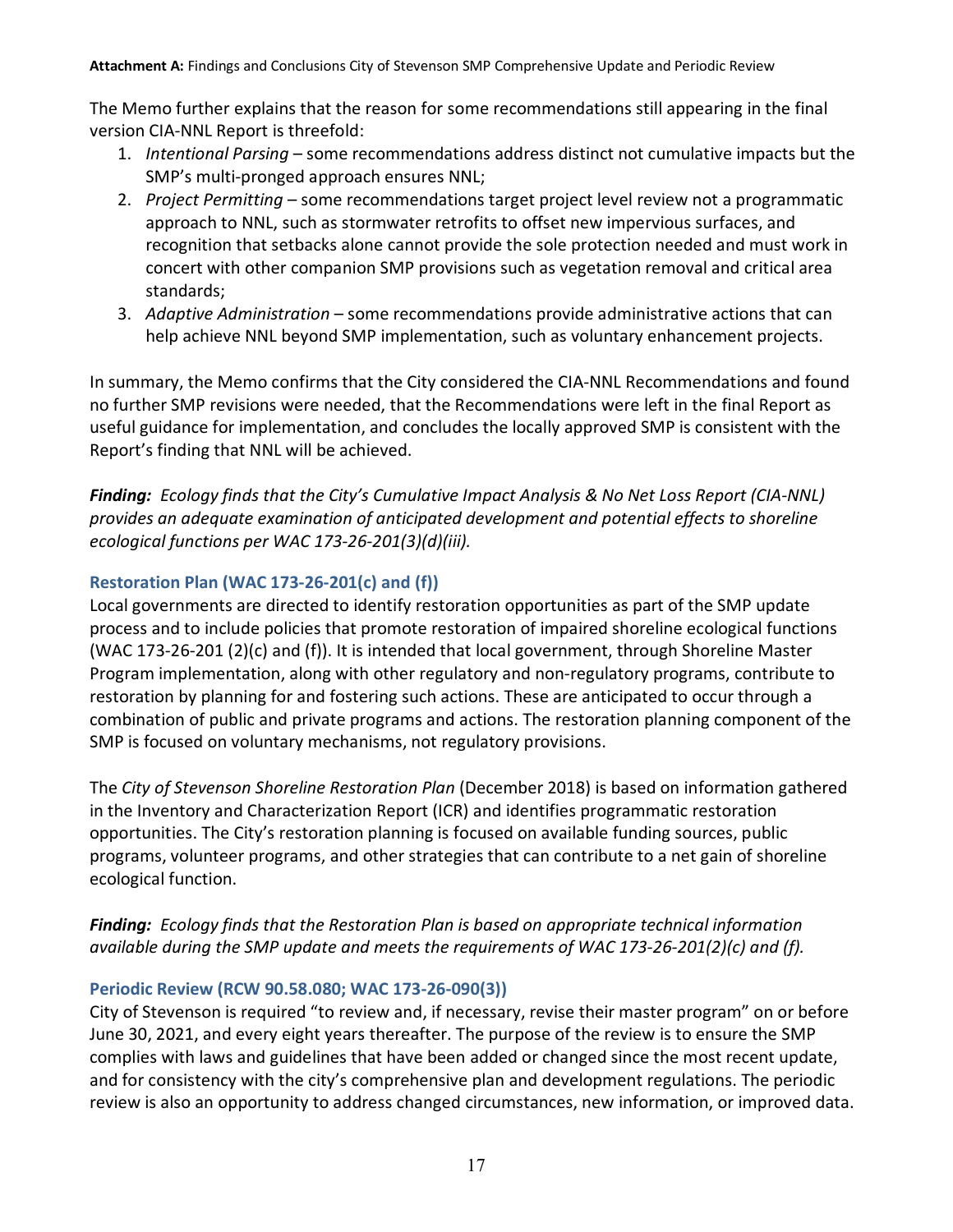City of Stevenson is one of a small group of communities for whom the periodic review deadline was approaching just as they were completing their comprehensive SMP update. In shifting the local process to a combined comprehensive update and periodic review, the City took the following steps:

- Public Participation Informed the public to identify the project as a combined effort in stakeholder emails and a project summary staff report;
- Review & Determine Needed Revisions Reviewed the draft SMP and prepared a Periodic Review Checklist with additional SMP changes made prior to local approval; and
- Legislative Action Council held a public hearing before taking legislative action for SMP local approval by Resolution 2018-322;

*Finding: Ecology finds that, consistent with WAC 173-26-090, the City of Stevenson is required to periodically review their SMP on or before June 30, 2021 and every eight years thereafter. These reviews are required to ensure local governments address changes in requirements of the SMA and guidelines requirements since the comprehensive update, changes for consistency with revised comprehensive plans and regulations, along with any changes deemed necessary to reflect changed circumstances, new information or improved data. Ecology finds that the City completed this review and appropriately modified its SMP to address changes in requirements of the SMA and guidelines, as well as changes for consistency with comprehensive plans, local regulations, and as deemed necessary to reflect changed local circumstances, new information, or improved data. Ecology finds that the substantive requirements for periodic review have been met.*

## <span id="page-17-0"></span>**Consistency with SMA and SMP Guidelines**

**Consistency with the Shoreline Management Act (RCW 90.58):** The proposed amendment has been reviewed for consistency with the policy of RCW 90.58.020 and the approval criteria of RCW 90.58.090(3), (4) and (5). The City provided evidence of compliance with SMA procedural requirements in RCW 90.58.090(1) and (2), for SMP amendments.

**Consistency with applicable guidelines (WAC 173-26):** The proposed amendment has been reviewed for compliance with the requirements of the applicable Shoreline Master Program guidelines (WAC 173-26-171 through -251, and -020 definitions). This includes review for compliance with the SMP amendment criteria found in WAC 173-26-201(1)(c) along with review of both the SMP Comprehensive Update Checklist and the SMP Periodic Review Checklist completed by the City. The Periodic Review Checklist identifies additional revisions made prior to local approval.

**Consistency with SEPA Requirements:** The City submitted evidence of compliance with RCW 43.21C, the State Environmental Policy Act (SEPA) in the form of a SEPA checklist and non-project supplement, and issued a Determination of Non-Significance (DNS) for the proposed SMP amendment on October 17, 2018. Ecology did not comment on the DNS.

# <span id="page-17-1"></span>**Other Studies or Analyses supporting the SMP update**

Ecology also reviewed the following documents prepared by the City in support of the proposed comprehensive SMP update and periodic review:

- *February 2015 Public Participation Plan*;
- *December 2018 Inventory and Characterization Report;*
- *December 2018 Cumulative Impacts Analysis and No Net Loss Report;*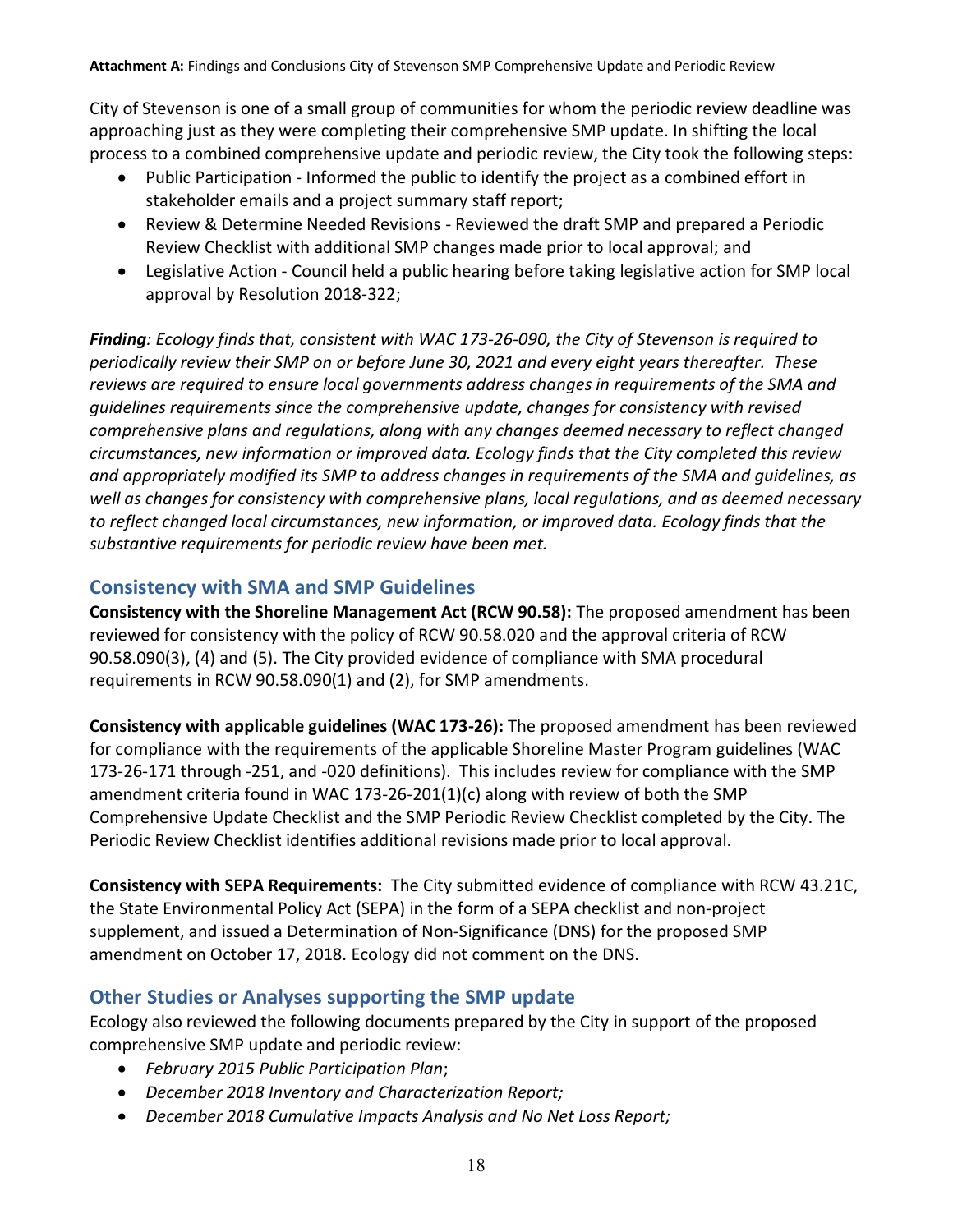- *December 2018 Shoreline Restoration Plan;*
- *January 2019 SMP Submittal Checklist;*
- *January 2019 Periodic Review Checklist; and*
- *September 2021 City's Cumulative Impacts Analysis Memo*

# <span id="page-18-0"></span>**Department of Ecology review process**

The proposed SMP comprehensive update, including periodic review revisions, was received by Ecology for state review on January 3, 2019. Ecology is required to determine if SMP submittals are complete and in compliance with Washington Administrative Code (WAC) 173-26-100 and 110.

Pursuant to WAC 173-26-100 and -110, City of Stevenson has satisfied the submittal requirements for an SMP comprehensive update and periodic review as indicated below:

- A signed Resolution was provided to Ecology that indicated the City's approval of the proposed SMP with the adoption of Resolution 2018-322 on December 20, 2018 (WAC 173- 26-110(1) & WAC 173-26-100(7));
- This SMP submittal is intended to entirely replace the City's existing SMP (WAC 173-26- 110(2));
- An updated shoreline environment designation map was submitted to Ecology (WAC 173-26- 110(3));
- Materials summarizing the update and periodic review amendment and local process were provided to Ecology (WAC 173-26-110(4));
- Evidence of compliance with the State Environmental Policy Act (SEPA) was provided to Ecology including a Determination of Nonsignificance issued by the City on October 17, 2018, along with a completed Environmental Checklist (WAC 173-26-110(5) & WAC 173-26-100(6));
- Evidence of compliance with the public notice and consultation requirements of WAC 173-26- 100 was provided to Ecology (WAC 173-26-110(6));
- The City provided numerous opportunities for public and Ecology review and comment throughout the SMP update effort between 2012 and 2018. Notice of a public hearing before the City Council was advertised in the *Skamania County Pioneer* newspaper and the hearing held on November 15, 2018. (WAC 173-26-110(7) & WAC 173-26-100(1-3));
- The City solicited comments on the draft SMP from Ecology as part of the 2012-2018 local process (WAC 173-26-100(5));
- Copies of the completed SMP Submittal Checklist per WAC 173-26-201(3)(a) and (h) and Periodic Review Checklist in accordance with WAC 173-26-090 were provided to Ecology (WAC 173-26-110(9));
- Copies of the City's shoreline inventory and characterization report, shoreline restoration plan, and cumulative impacts analysis were submitted to Ecology (WAC 173-26-110(10)).

Ecology provided the City with a letter verifying the combined comprehensive update and periodic review submittal was complete on February 14, 2019.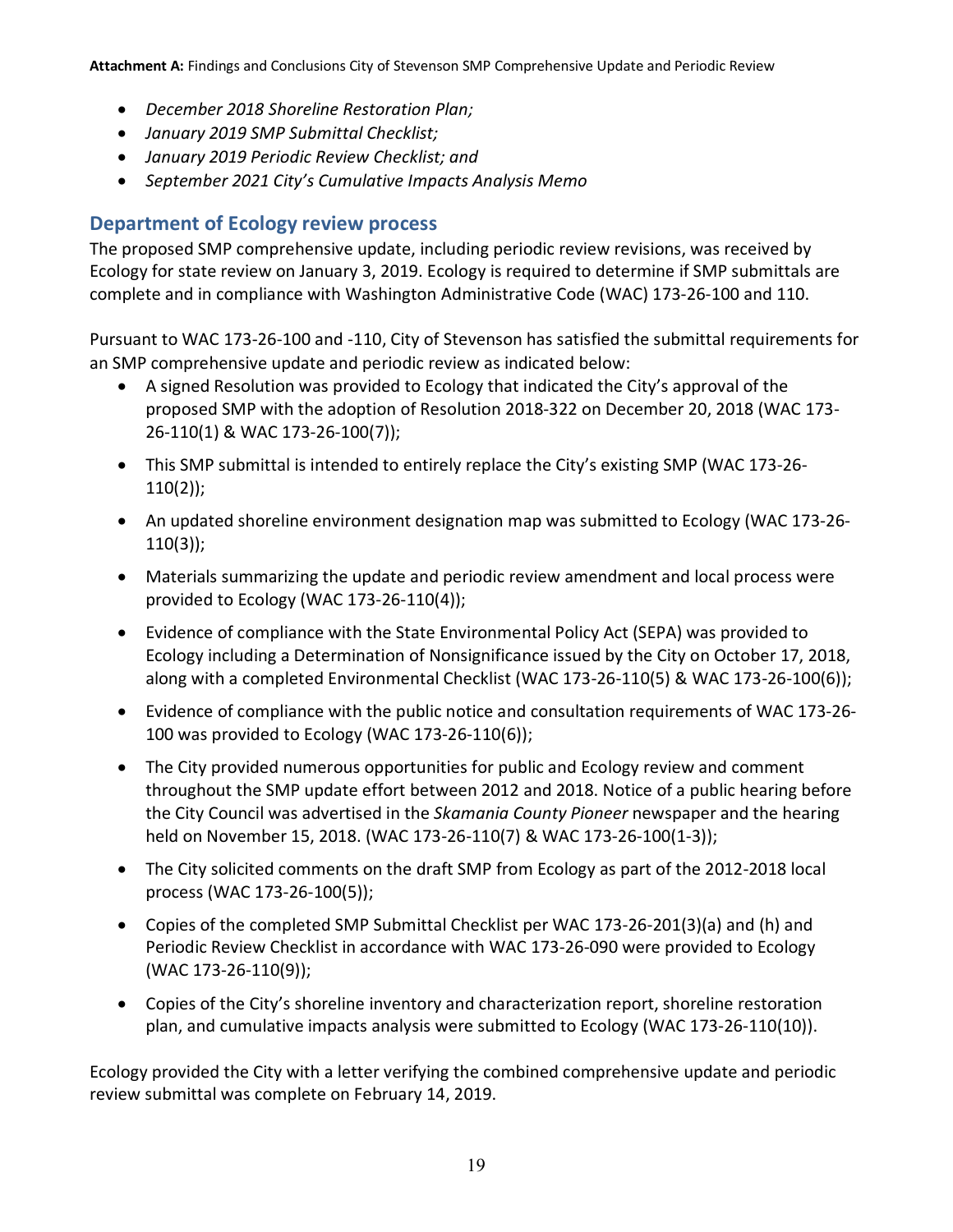#### <span id="page-19-0"></span>**Ecology review timeline**

Comprehensively updated SMPs are generally very complex and address a wide range of uses and activities. For a variety of reasons, City of Stevenson's local SMP approval was delayed past the original due date. Ecology has worked closely with the City during the state review process.

The 2019 state comment period coincided with Ecology's receipt of documents related to numerous efforts by other local governments operating under SMP periodic review grant deadlines. This left Ecology with limited staff capacity to complete the final steps in the approval process in a timely manner. The impacts of COVID-19 pandemic and City staffing constraints also affected the process timeline. Ecology's decision was further delayed in order to explore options with the City in an effort to reach resolution on proposed changes. Ecology collaborated with City staff to reach mutual understanding about legally defensible alternatives to locally adopted provisions that Ecology could incorporate into final required and recommended changes.

The timeline below outlines the progress and challenges during the state review process:

May – June 2019: Ecology held a public comment period on the City's proposed SMP comprehensive update and periodic review and provided the City with a summary of comments received.

August 2019 – January 2020: After the State comment period and receipt of the City's response to comments, Ecology's progress was considerably delayed due to high workload and staffing constraints;

May - June 2020: Ecology completed initial review of the locally approved SMP and drafted preliminary required and recommended changes. Some inter-related issues required clarification to better understand the City's overall SMP strategy for shoreline setbacks, critical area buffers, shoreline environment designations, and vegetation conservation and how the City had considered the recommendations of the CIA-NNL Report;

August – September 2020: Ecology provided reference materials about the inter-related issues to City staff with a request for a group call to talk through the content. Ecology and City staff met virtually for a group discussion on September 11 to clarify many issues and identify some needed follow-up. This improved understanding allowed Ecology to complete our review and determine the further changes needed;

December 2020: In support of Ecology's partnership with local government and intention to avoid surprises when proposing changes to locally approved SMPs, Ecology refined the preliminary changes into *Discussion Draft Required and Recommended Changes* - these were sent to the City on December 9 for staff-level preview;

September – November 2021: After some delay in the City's staff-level preview of the discussion drafts, Ecology and City staff met virtually on September 22. This group discussion about the *Discussion Draft Required and Recommended Changes* helped establish agreement on the proposed changes. In addition to feedback on the Draft changes, City staff also provided numerous additional suggested edits in early- and late-September. On September 27, City staff provided Ecology a Memo titled *Cumulative Impacts Analysis - SMP Incorporation of Recommendations* to address the previously discussed inter-related issues. On October 13 Ecology sent revised drafts of the required and recommended changes to City staff for a final preview, and City staff sent additional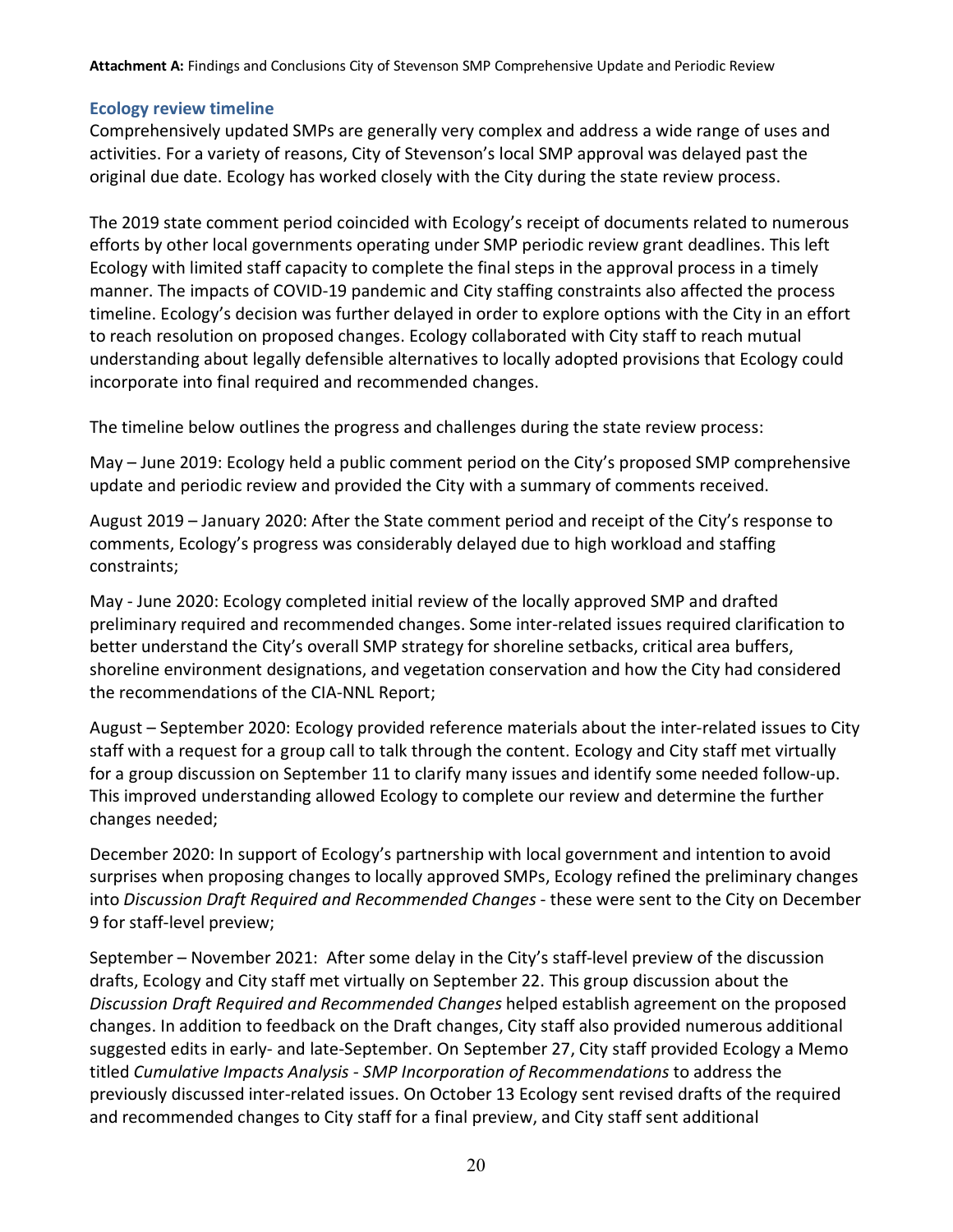feedback/suggested edits on October 15. This additional collaboration allowed Ecology to finalize the required and recommended changes documents and proceed with the final steps for issuing a conditional approval decision.

*Ecology Review Timeline Delays* - Overall, the Ecology review process suffered delays in progress due to both Ecology and City staffing constraints and competing priorities, impacts of COVID-19, iterative collaboration with the City for agreed upon solutions to key issues, and the late incorporation of extensive City-suggested minor edits.

## <span id="page-20-0"></span>**Ecology Public Comment Period**

 $\overline{a}$ 

In compliance with the requirements of WAC 173-26-120, Ecology held a public comment period on the City's proposed SMP comprehensive update and periodic review. The comment period began on May 1, 2019 and continued through June 3, 2019.

Interested parties were notified using mail and email. Notice of the state comment period was distributed to state task force members and interested parties identified by the City on April 19, 2019 in compliance with the requirements of WAC 173-26-120. Three (3) Tribal governments were individually and specifically notified and invited to comment: the Cowlitz, Grand Ronde, and Yakama Tribes. This notice identified that the SMP amendment is intended to satisfy the state statutory requirements of RCW 90.58.080 to comprehensively update and periodically review the City's SMP. Notice of the comment period, including a description of the proposed SMP and the authority under which the action is proposed along with the manner in which interested persons may obtain copies and present their views, was also provided on Ecology's website<sup>[3](#page-20-1)</sup>. All interested parties were invited to provide comment on the proposed update during this public comment period. No public hearing was held during the state comment period. One (1) comment letter was received from WA Department of Natural Resources.

Consistent with WAC 173-26-120, Ecology provided a comment summary matrix to the City on June 14, 2019. This comment summary matrix presents the one comment related to the Inventory & Characterization Report about cold-water refuge habitat for salmonids. On July 29, 2019 the City submitted its responses to the issue raised during the state comment period, including extensive related background information.

## **Summary of Issues Raised During the Ecology Public Comment Period**

The Responsiveness Summary (Attachment D) includes a summary of the singular public comment submittal received (WA DNR) and City's response to the SMP topic raised in the comment pursuant to WAC 173-26-120(2)(e). Ecology considered the comment received during the state review process. Additional Ecology review considerations are reflected in the discussion and rationale of Attachments B and C, and in the section below titled "Summary of Issues Identified by Ecology as Relevant to Its Decision."

The one commenter addressed an SMP technical supporting document - the Inventory & Characterization Report - and the importance of recognizing cold-water refuge habitat critical to endangered salmonids.

<span id="page-20-1"></span><sup>3</sup> [https://ecology.wa.gov/Water-Shorelines/Shoreline-coastal-management/Shoreline-coastal-planning/State-approved-](https://ecology.wa.gov/Water-Shorelines/Shoreline-coastal-management/Shoreline-coastal-planning/State-approved-Shoreline-Master-Programs/Stevenson)[Shoreline-Master-Programs/Stevenson](https://ecology.wa.gov/Water-Shorelines/Shoreline-coastal-management/Shoreline-coastal-planning/State-approved-Shoreline-Master-Programs/Stevenson)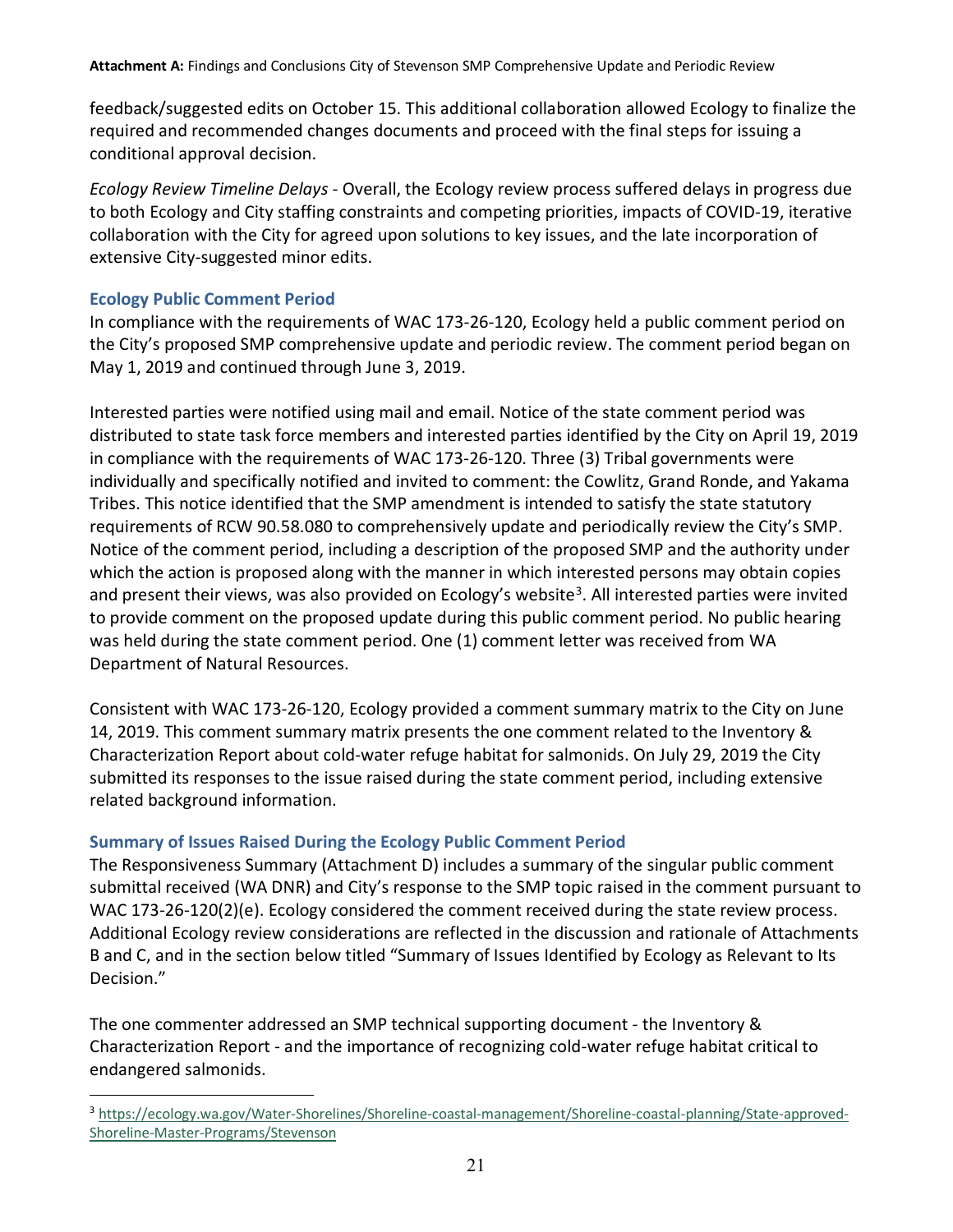## <span id="page-21-0"></span>**Summary of Issues Identified by Ecology as Relevant to Its Decision**

Ecology respects the City process and recognizes that both development of an SMP and implementation of the SMA are a cooperative program with our local government partners. During the course of the City of Stevenson's six-year effort, Ecology acted in a supportive and review capacity by twice providing grant funds, attending numerous meetings during development of technical documents and draft policies and regulations, and providing technical assistance throughout, including comments on numerous drafts of the SMP. The City locally approved their combined comprehensive update and periodic review SMP amendment by Resolution 2018-322 on December 20, 2018, and Ecology's final review and approval process included consideration of recent statutory and rule changes (Periodic Review checklist items).

Ecology is required to review all SMPs to ensure consistency with the SMA and implementing rules including WAC 173-26, State Master Program Approval/Amendment Procedures and Master Program Guidelines.<sup>[4](#page-21-1)</sup> WAC 173-26-186(11) specifies that Ecology "shall insure that the state's interest in shorelines is protected, including compliance with the policy and provisions of RCW 90.58.020."

Based on review of the locally approved SMP for consistency with applicable SMP Guideline requirements, contemplation of supporting materials included in the City's submittal, and consideration of issues raised during Ecology's public comment period (Attachment D), a number of issues remain relevant to Ecology's decision on the City of Stevenson's SMP Amendment. Upon Ecology's review and in consultation with City staff, we identified changes to the locally approved SMP amendment that are necessary for consistency with the SMA or SMP Guidelines, presented here in the following order:

- Environmental Protection & No Net Loss
- Critical Areas
- Fish & Wildlife Habitat Conservation Areas
- Wetlands
- Flood Hazard Reduction
- Vegetation Removal
- Administrative/Minor Project Authorizations
- Public Access
- Shoreline Use
- Aquaculture
- Boating Facilities & Overwater Structures
- Residential Development
- Transportation & Parking Facilities
- Shoreline Stabilization
- Shoreline Restoration
- Definitions

The above listed topic areas, specific issues, proposed changes, and Ecology's rationale are discussed below, in addition to discussion and rationale provided for each of the 25 items in Attachment B:

## ENVIRONMENTAL PROTECTION AND NO NET LOSS POLICES AND REGULATIONS

As required by several sections of WAC 173-26, the locally approved SMP's overall approach to achieving no net loss of shoreline ecological functions (NNL) is unclear based on the proposed interrelated provisions for SEDs, including:

• SMP 3.2 establishes Shoreline Environment Designations (SEDs) based on existing conditions and anticipated future use;

 $\overline{a}$ 

<span id="page-21-1"></span><sup>4</sup> RCW 90.58.050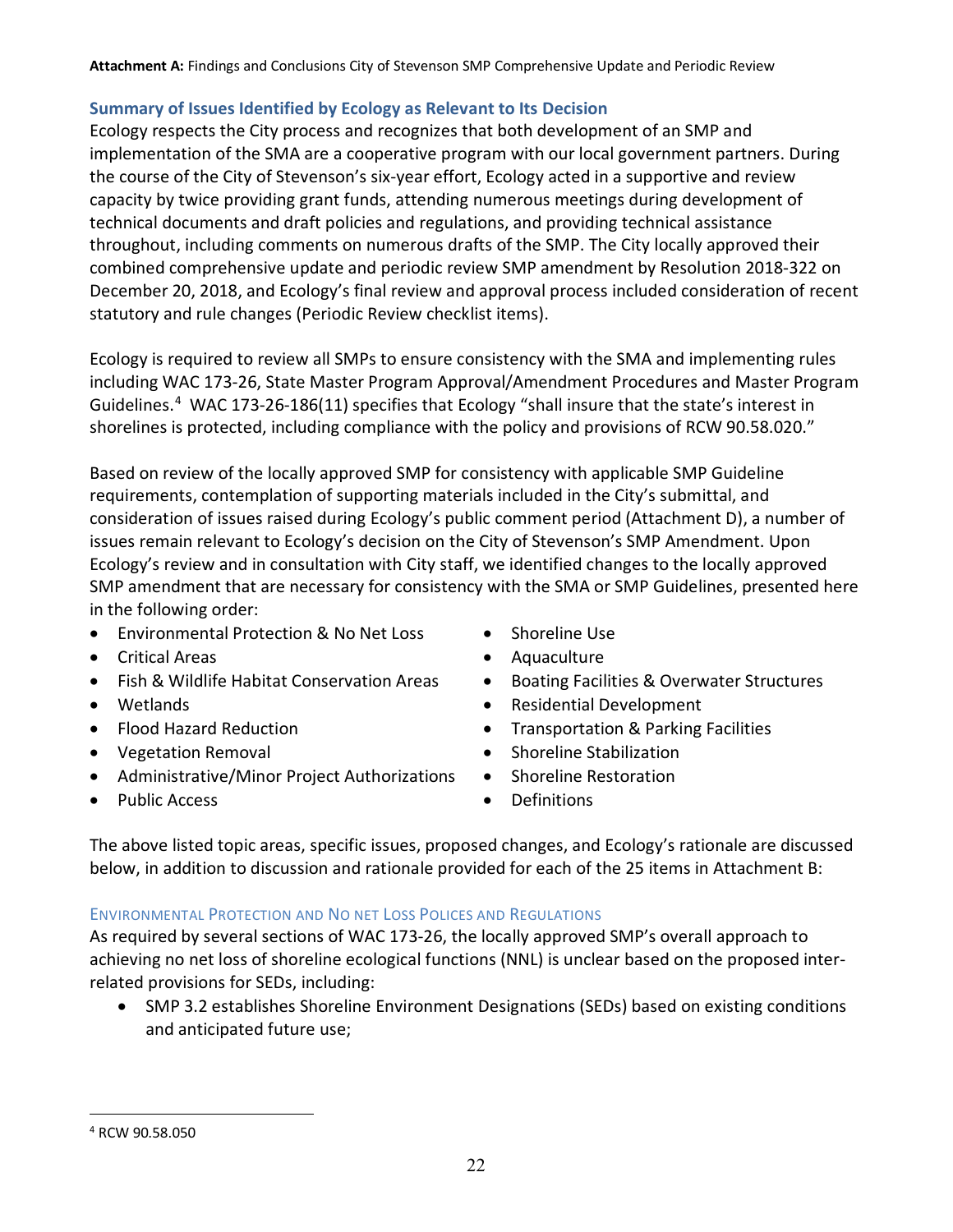- SMP 5.3 Use Table 5-1 sets prescriptive shoreline setback widths based on type of use/development activity and SED, although some activities have a uniform setback for all SEDs;
- SMP 4.1 incorporates the City's CAO that establishes prescriptive 'base' buffer standards for both wetlands and riparian areas, with the Fish & Wildlife Habitat Conservation Area (FWHCA) Type S buffer width deferred to a habitat assessment without any criteria for increasing/decreasing the 'base' buffer; and
- SMP 6.4.1 establishes shoreline modification provisions for vegetation removal, including prescriptive mitigation standards based on distance from OHWM and type of vegetation removal.

As proposed, the following uncertainties for implementation are created:

- Does a CAO 150' Riparian 'base buffer' apply unless otherwise determined by a habitat assessment/Critical Areas Report?
- Will a reach-scale analysis allow site-specific buffer reduction?
- Do the Riparian buffer and the shoreline setback widths simply determine where/when vegetation removal standards apply?
- Do both apply so that the setback is added to the base/adjusted buffer width?
- Where both apply, will the greater/most protective take precedence?
- When a CAO buffer is averaged or reduced, can it be reduced to less than the shoreline setback?

Upon discussion with City staff to understand the intended approach to NNL, Ecology clarified the overall strategy is that the shoreline setbacks establish areas where development is mostly excluded, critical area buffers establish areas where mitigation standards apply, and the vegetation removal standards apply throughout shoreline jurisdiction. Additional related issues are addressed separately below. Ecology's change includes inserted text for a new policy and a new regulation that better describe the overall integrated strategy and key SMP Sections to address the issue (see Attachment B, Item #3).

#### CRITICAL AREA PROVISIONS

General Policies and Regulations – WAC 173-26-191(2.b) describes how SMPs may include reference to a specific dated version of external provisions. Generally referred to as a 'hard reference', these serve to make the external provisions a substantive component of the SMP to meet SMA/WAC requirements, whereas a citation included as a courtesy to the reader is considered a 'soft reference'. The SMP 4.4.1 Applicability provision appears to be trying to incorporate the City's CAO (SMC 18.13) by reference to apply within shoreline jurisdiction but the proposed language was imprecise. Because some CAO provisions that were established under GMA conflict with or fail to meet SMA requirements, they do not apply within shoreline jurisdiction and need to be explicitly identified to ensure proper implementation and to avoid confusion.

While the incorporated CAO provisions become shoreline provisions, the SMP did not make clear that the liberal construction principles of RCW 90.58.900 apply to shoreline critical area provisions, and one proposed provision was inaccurate in describing how to address a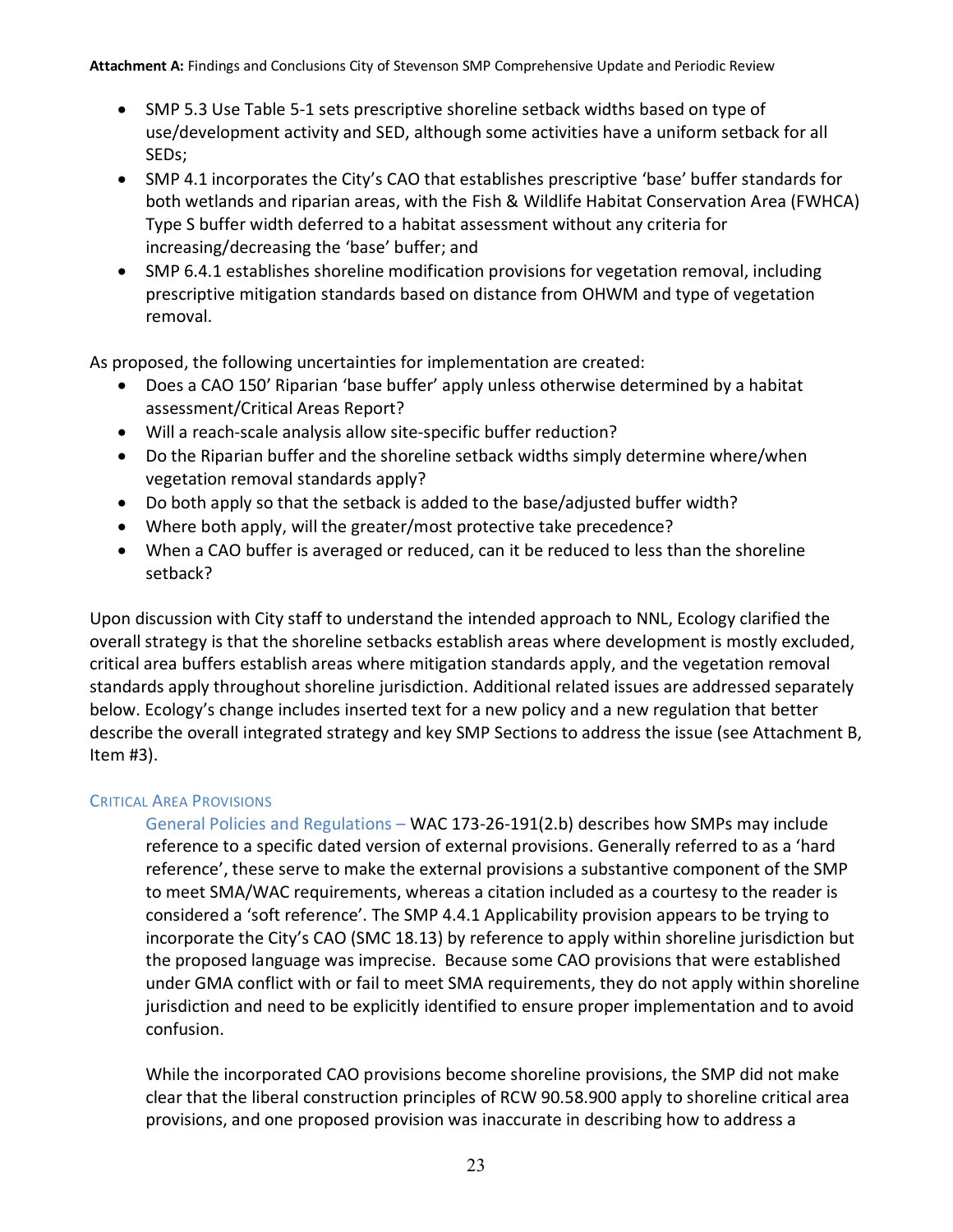potential conflict between the SMP and SMC 18.13. Another proposed provision unintentionally omitted geologically hazardous (GeoHaz) areas so that, as written, the incorporated CAO would not apply to shoreline GeoHaz areas, inconsistent with the requirement to protect all shoreline critical areas.

Ecology's changes insert and delete text to more explicitly establish the incorporation by reference of the CAO, to specifically identify CAO provisions that do not apply in shoreline jurisdiction, to include GeoHaz areas, and to better clarify that liberal construction applies (see Attachment B, Item #4).

As part of the 'base buffer' approach, the locally approved SMP includes a general critical areas policy that allows riparian buffers based on reach-scale functions, which may be larger or smaller than the prescriptive CAO buffers. Upon discussion with City staff, the intent was that once a buffer width is determined by a project- or site-specific habitat assessment or critical area report, then that same buffer width would apply to the entire reach. This approach is inconsistent with the WAC 173-26-191 requirement for reach analysis as part of the inventory and characterization process that should inform specific buffer and setback standards established by the SMP. By deferring this evaluation to the project-review phase of implementation, the SMP does not meet the basic requirement of WAC 173-26-191(2.a.ii.A) for a master program to be sufficient in scope and detail to implement the SMA and its rules. Ecology's change deletes text to remove this reach-scale base buffer approach, to rely on the SMP's prescriptive standards (see Attachment B, Item #5).

The locally approved SMP lacks a general critical areas regulation that addresses the requirements of WAC 173-26-221(2.c.ii.B) and -221(3.c.i) to ensure that new development, including the creation of new lots, does not require structural flood hazard reduction measures or shoreline stabilization. Ecology's change inserts text to add a new regulation that addresses this issue (see Attachment B, Item #6).

Fish & Wildlife Habitat Conservation Areas Regulations – These provisions apply in addition to those incorporated from SMC 18.13 and need to apply to all shoreline use, development and modification activities. As related to above, standard buffer widths must be recognized by site-specific habitat assessment reports and not left to a reach-scale determination, and only the City has decision-making authority even when considering input from a qualified professional biologist. Ecology's changes insert and delete text to add 'modifications', eliminate the reach-scale base buffer approach, and ensure decision authority rests solely with the City (see Attachment B, Item #7).

Wetland Regulations - These provisions apply in addition to those incorporated from SMC 18.13 and must be consistent with WAC 173-26-201(2.c) and -221(2.c.i), and the most current technical guidance for protection of shoreline critical areas. The locally approved SMP lacked specific language to identify the uses that must be regulated to ensure NNL, and established an outright allowance for alterations to high value wetlands without adequate mitigation. Upon consultation with City staff, the locally-tailored term 'wetland review activities' is established to mean those uses listed by WAC 173-26-221(2.c.i.A). Ecology's changes insert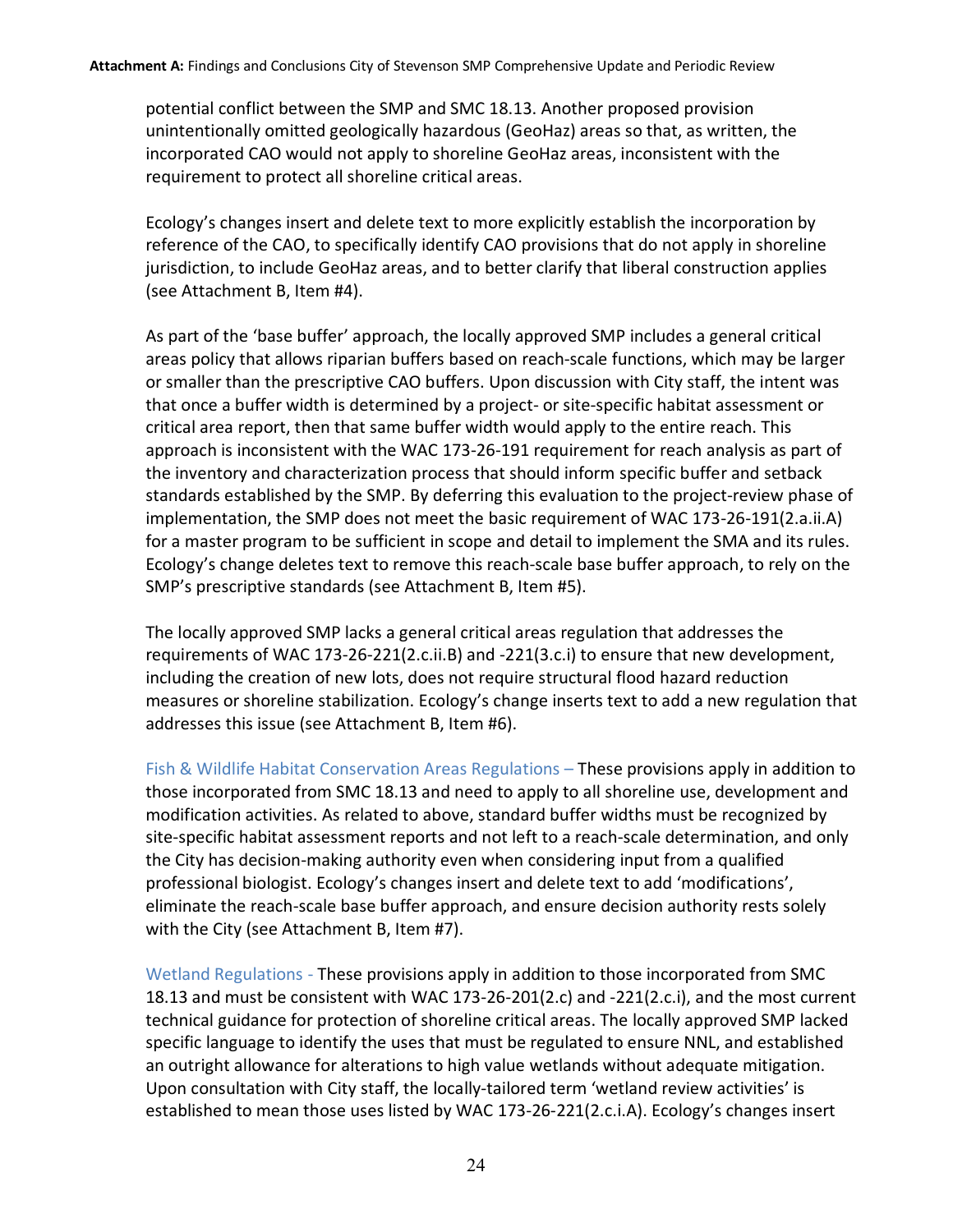and delete text to clarify that the wetland regulations apply to all 'wetland review activities', to fully & accurately reflect the NNL requirements for wetlands, and to eliminate the allowance for impacting high value wetlands in conflict with other SMP provisions and State requirements (see Attachment B, Item #8).

Flood Hazard Reduction Regulations – These provisions apply in addition to those incorporated from SMC 18.13 and the City's Flood Code (SMC 15.24). As written, the locally approved SMP lacked a required criterion for new or enlarged structural flood hazard reduction measures related to landward location and wetland restoration efforts, and did not include specific language to identify the new use and development activities in the floodway or channel migration zone (CMZ) that must be regulated. Ecology's changes include inserted text to ensure consistency with WAC 173-26-221(3.b) and (3.c.i) for protecting shoreline critical areas (see Attachment B, Item #9).

#### VEGETATION REMOVAL PROVISIONS

The proposed mitigation monitoring provision intended to offset the impacts of vegetation removal is not fully consistent with WAC requirements to rely on science and technical information, and to provide ecological protections to achieve NNL (WAC 173-26-201(2)). When replacement plantings are required to help meet the established survival standard, the monitoring period needs to be extended to ensure success, and a conservation covenant does not serve the same purpose as monitoring. Ecology's change inserts and deletes text to add a requirement for extended monitoring and to remove the allowance for a legal agreement in lieu of monitoring (see Attachment B, Item #19).

#### ADMINISTRATIVE PROVISIONS AND MINOR PROJECT AUTHORIZATIONS

Documentation of all project review actions and changing conditions in shoreline areas is required by WAC 173-26-191(2)(a)(iii)(D). The SMP lacked any provision to establish such a tracking and evaluation mechanism. Ecology's change inserts a new provision to address this omission (see Attachment B, Item #1).

The City establishes the term 'Minor Project Authorization' to rename those activities established as exempt from the shoreline substantial development permit process by the SMA and WAC 173-27- 040. While local government takes the lead on project review for such exemptions, the proposed language is incorrect to say the State is not involved. Local review must follow the process established by WAC that includes Ecology's involvement. Further, the proposed language includes only a partial list of those established exemptions, an approach previously found to be problematic in other jurisdictions. Upon discussion with City staff, a preferred approach was agreed on to rely solely on a text reference to the WAC citation for the full list and description of exemptions, with just a short list of the most common local examples to aid the reader. Ecology's change includes inserted and deleted text for accuracy and clarity to address the issue (see Attachment B, Item #2).

#### PUBLIC ACCESS REGULATIONS

As one of the main policy goals of the SMA, public access is key to the balanced and appropriate use of shorelines of the state. To ensure that water-oriented and public access use and development are properly accommodated in waterfront locations, the SMA and WAC 173-26- 201(2.d) establish an order of use preference. The locally approved SMP included some of this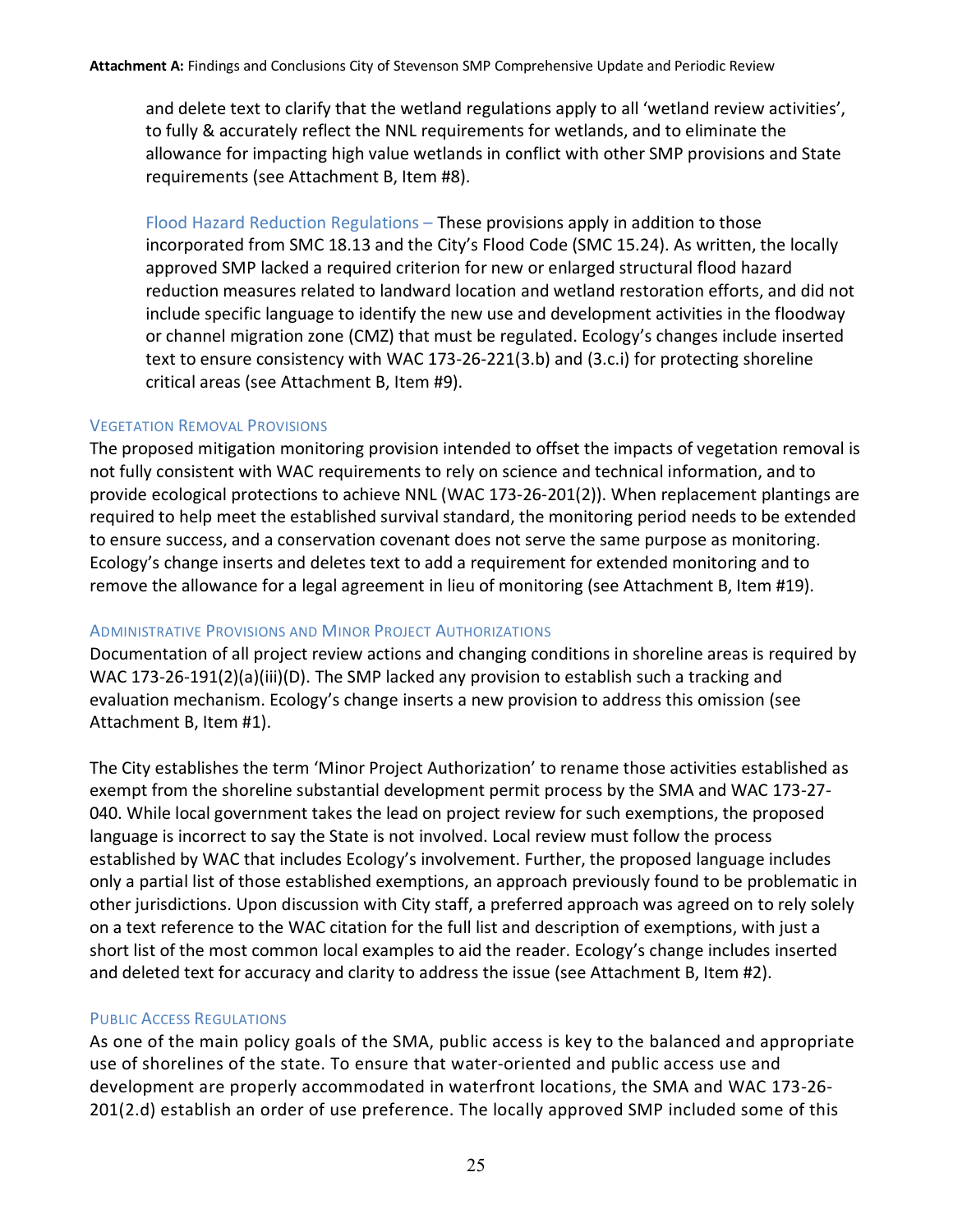established list but omitted the criteria related to four (4) or fewer single-family residences and all types of non-water oriented uses. Ecology's change inserts new text to add the two missing use preference provisions for WAC consistency (see Attachment B, Item #10).

#### SHORELINE USE REGULATIONS AND USE TABLE

Locally approved SMP 5.3's Use Table 5-1 lists the allowance and shoreline setback for a wide variety of use activities based on SEDs. SMP 5.3 Regulation 10 prohibits new single-family residential in the Active Waterfront SED, but is inconsistent with Table 5-1 that also includes the prohibition in the Aquatic and Natural SEDs. As proposed, one header row inaccurately indicates a range of restriction/protectiveness that is not consistent with the associated text.

The row for Private Leisure Decks as a type of Boating Facility & Overwater Structure shows that such a non-water oriented overwater structure would be allowed as a conditional use for all three upland SEDs but prohibited in the Aquatic SED. SMP Chapter 7 Definition for a Private Leisure Deck states they are typically for single-family residential (SFR) use and not related to boat moorage. This proposed allowance is in conflict with WAC 173-26-231(3) that only allows SFR piers & docks as a water-dependent use when they are necessary for access to watercraft.

The row for Cemeteries as a type of Institutional use shows that a new cemetery would be allowed as a conditional use in both the Shoreline Residential (SR) and Active Waterfront (AW) SEDs, and permitted in the Urban Conservancy (UC) SED. In consultation with City staff, there are no new cemeteries anticipated in SR or AW, and the two existing cemeteries in UC can continue as non-conforming.

Ecology's change inserts and deletes text to ensure internal consistency (see Attachment B, Item #16), to remove the reference to 'most/least restrictive', to prohibit new Private Leisure Decks in all SEDs, and to prohibit new cemeteries in Shoreline Residential and Active Waterfront SEDs (see Attachment B, Item #12).

#### AQUACULTURE PROVISIONS

When designed and operated to avoid pollution and environmental damage, the SMA considers aquaculture as a preferred water-dependent use of shorelines of the state. Along shorelines of statewide significance, the statewide interest takes precedence over local preferences as established by the SMA and WAC 173-26-251. Upland finfish rearing facilities are a non-water oriented type of agricultural facility/equipment under the SMA (RCW 90.58.065), and the City has discretion to regulate them as an aquaculture use due to other similarities. The locally approved SMP 5.4.2 Aquaculture provision that discourages new aquaculture is not consistent with SMA and its rules, the City's approach to including upland finfish rearing facilities as non-water oriented aquaculture is unclear, and use of the term 'appurtenant' outside the context of single-family residential use is internally inconsistent. Ecology's change inserts and deletes text to clarify that there are no existing aquaculture uses in the City, specify that the aquaculture provisions also apply to non-water oriented aquaculture activities/facilities, to remove the conflict with SMA's preference for water-dependent aquaculture, and to remove the conflicting term 'appurtenant' (see Attachment B, Item #13).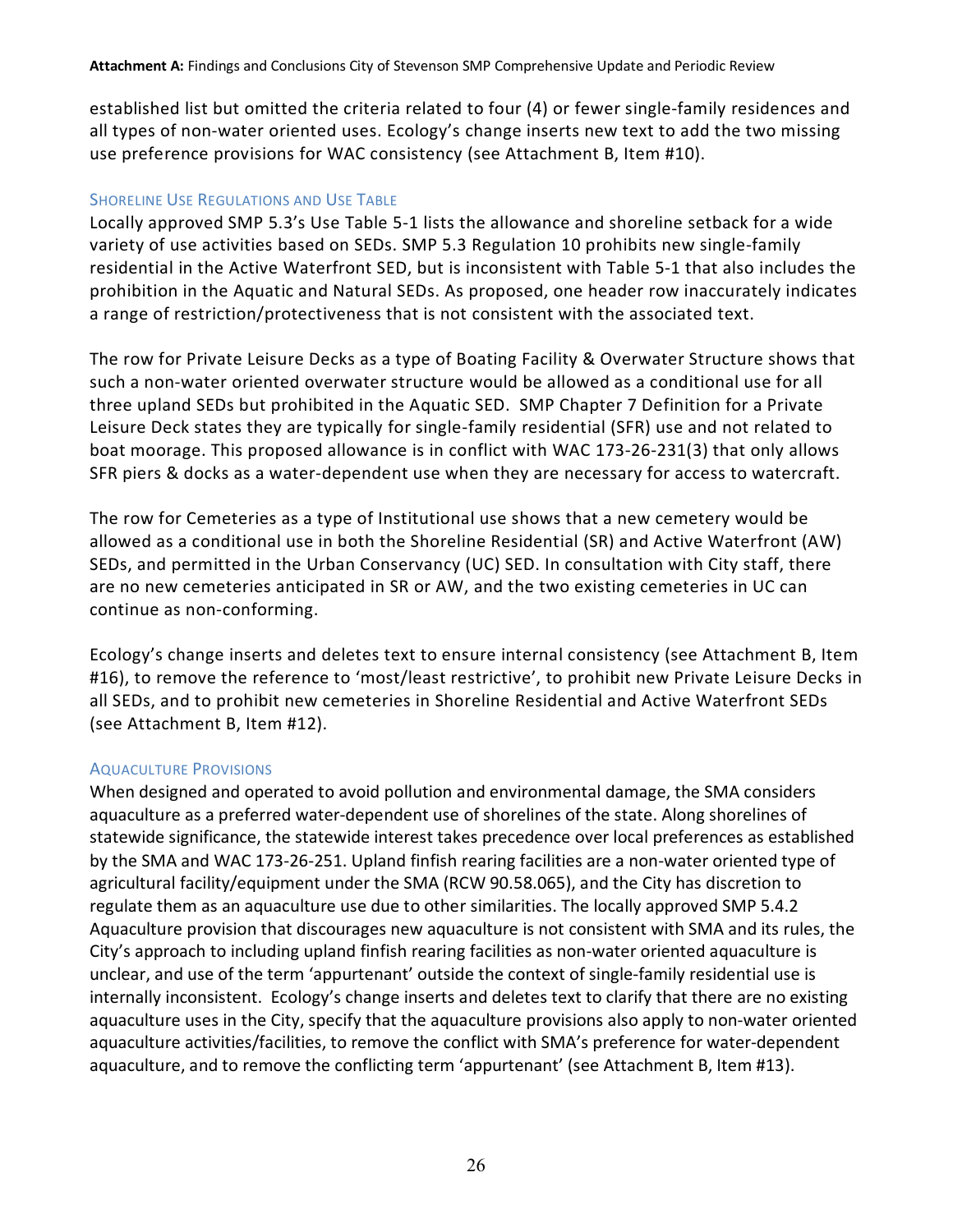#### BOATING FACILITIES & OVERWATER STRUCTURES PROVISIONS

The locally approved SMP 5.4.3 Boating Facilities & Overwater Structures provisions do not fully reflect WAC 173-26-231(3.b) that allows piers & docks for water-dependent or public access use, those for SFR use only for watercraft access, and requires joint use/community docks for new residential development of two or more homes. Another proposed provision would leave private boating facilities & overwater structures unmarked to avoid day or night hazards, while requiring such of public facilities/structures. Ecology's change inserts and deletes text to fully establish the water-dependent, public access, and watercraft access criteria, to create parity between the safety marking of both public and private structures, and to establish a regulation that implements the requirement for joint-use/community docks (see Attachment B, Item #14).

#### RESIDENTIAL DEVELOPMENT PROVISIONS

Because residential development is not water-dependent it is not a *preferred* use along shorelines of the state, however single-family residential (SFR) use may be considered a *priority* when pollution and environmental damage are avoided. Based on the SMA and WAC 173-26-176, the order of use preference established by WAC 173-26-201(2.d) directs SFR uses to be limited to locations where they avoid significant impacts to ecological functions or displacing water-dependent uses. The locally approved SMP 5.4.10 provisions inaccurately refer to SFR and their appurtenances as 'preferred' rather than the correct 'priority' status. Ecology's change replaces the incorrect term for accuracy (see Attachment B, Item #15).

#### TRANSPORTATION & PARKING PROVISIONS

The locally approved SMP 5.4.11 accessory parking provision that could result in accessory parking to locate waterward of a primary use is not consistent with WAC 173-26-241(3.k) that establishes parking as a primary use as not preferred, and accessory parking only in support of an authorized use. Because the location of the primary use is based on its water-oriented status, the location of accessory parking doesn't need to rely on water-oriented status. Ecology's change deletes text to bring this provision into compliance (see Attachment B, Item #17).

## SHORELINE STABILIZATION REGULATIONS

The locally approved SMP lacks a provision to require demonstration that no alternatives to structural shoreline stabilization are feasible for a primary residential structure in a geologically hazardous area, as required by WAC 173-26-221(2.c.ii.D). Ecology's change inserts text to add such a provision for consistency (see Attachment B, Item #20).

#### **SHORELINE RESTORATION POLICIES**

The locally approved SMP includes a policy that would limit ecological restoration/enhancement in deference to other preferred uses in the Active Waterfront SED. This approach is in conflict with the established order of use preference of RCW 90.58.020 and WAC 173-26-201(2.d) that gives top preference to protecting and restoring ecological functions, and internally inconsistent with other SMP provisions. Ecology's change deletes text to remove this conflicting policy (see Attachment B, Item #21).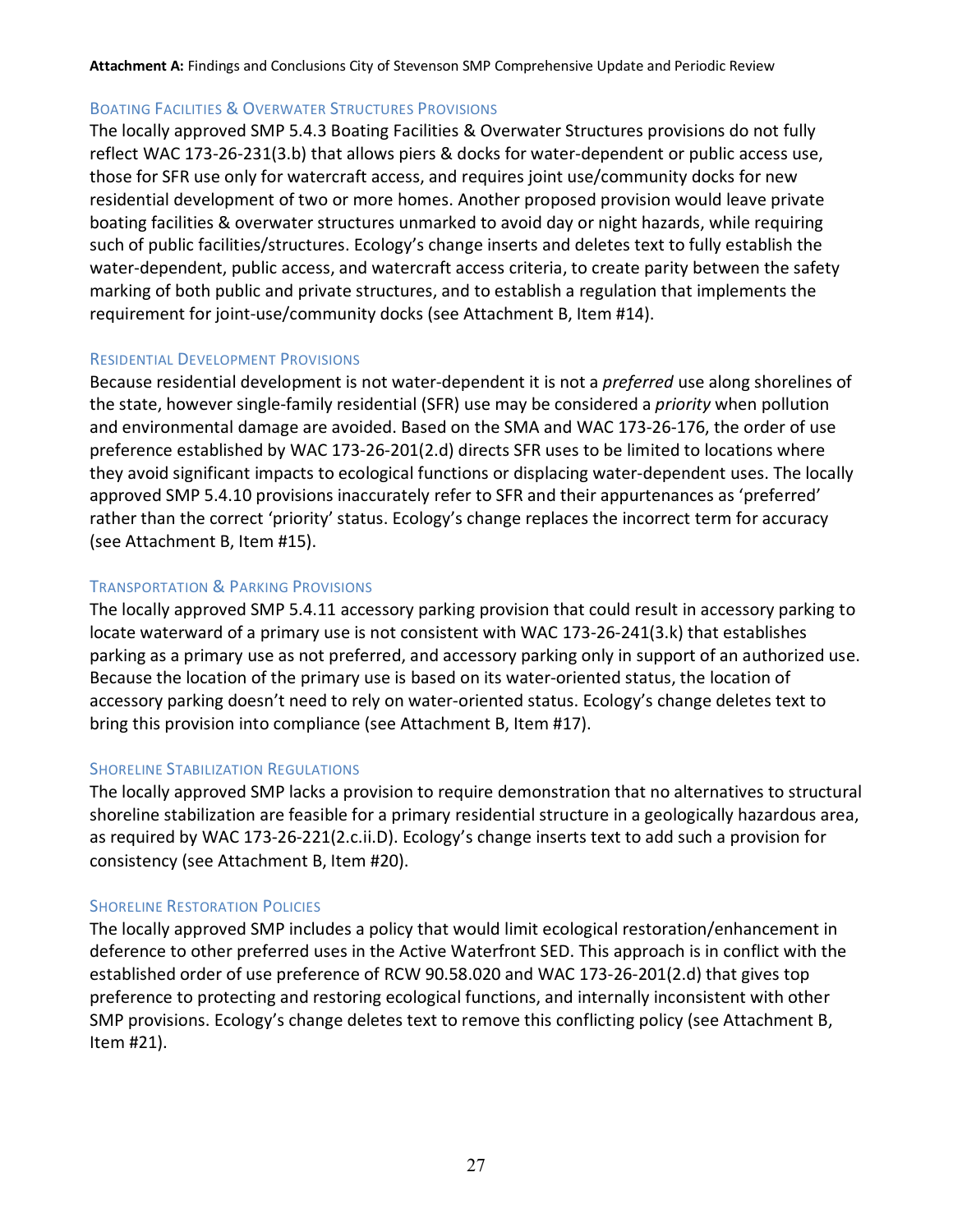#### **DEFINITIONS**

The definitions for terms 'Floodway', 'Lake', and 'Should' in the locally approved SMP are not consistent with those established by SMA and WAC, and the City has established a locally tailored term for 'Wetland Review Activities'. Ecology's changes insert and delete text to correct the proposed language for consistency with RCW 90.58.030, WAC 173-22-030, WAC 173-26-020, and WAC 173-26- 221(2.c.i.A) (see Attachment B, Items #22 - 25).

#### ADDITIONAL RECOMMENDED CHANGES

In addition to the required changes noted above, we have also identified a number of recommended changes intended to improve document clarity and aid implementation. Many of these were suggested by City staff as a result of our ongoing collaboration on the December 2020 Draft Changes, including the extensive number of revisions to Chapter 7 Definitions.

A general list of the variety of minor issues addressed includes:

- Minor edits to correct non-substantive scrivener errors such as formatting, typos, punctuation, grammar, capitalization, citations, hyphens, etc.;
- Minor edits for clarity, phrasing and internal consistency;
- 'Soft' references to external citations;
- Mitigation vs. restoration;
- Residential setback adjustment for views;
- Joint-use docks;
- Overall construct of Chapter 7 Definitions for some 68 terms established by statute & rule to include both a specific RCW/WAC citation and the full, accurate text; and
- SED boundary interpretations.

These recommended changes were prepared in collaboration with City staff, and are further described as the 33 items identified within Attachment C, including Exhibit 1 for the many Chapter 7 Definitions.

# <span id="page-27-0"></span>**CONCLUSIONS OF LAW**

After review by Ecology of the complete record submitted and all comments received, Ecology concludes that the City's comprehensive SMP update and periodic review proposal, subject to and including Ecology's required changes (itemized in Attachment B), is consistent with the policy and standards of RCW 90.58.020, RCW 90.58.090, RCW 36.70A.480 and the applicable SMP guidelines (WAC 173-26-171 through 251) as well as the definitions in WAC 173-26-020 and WAC 173-27.

Ecology concludes that the proposed comprehensive update and periodic review, subject to required changes (Attachment B), satisfy SMP amendment approval criteria found in WAC 173-26-201(1)(c). This includes the conclusion that approval of the SMP amendment including required changes (Attachment B), will not foster uncoordinated and piecemeal development of the state's shorelines (WAC 173-26-201(1)(c)(i) and is expected to result in no net loss of shoreline ecological functions through implementation of the updated SMP (WAC 173-26-201(1)(c)(iv)). This includes a conclusion that the proposed SMP, subject to required changes, contains sufficient policies and regulations to assure that no net loss of shoreline ecological functions will result from implementation of the new updated master program, per the standards of WAC 173-26-201(2)(c).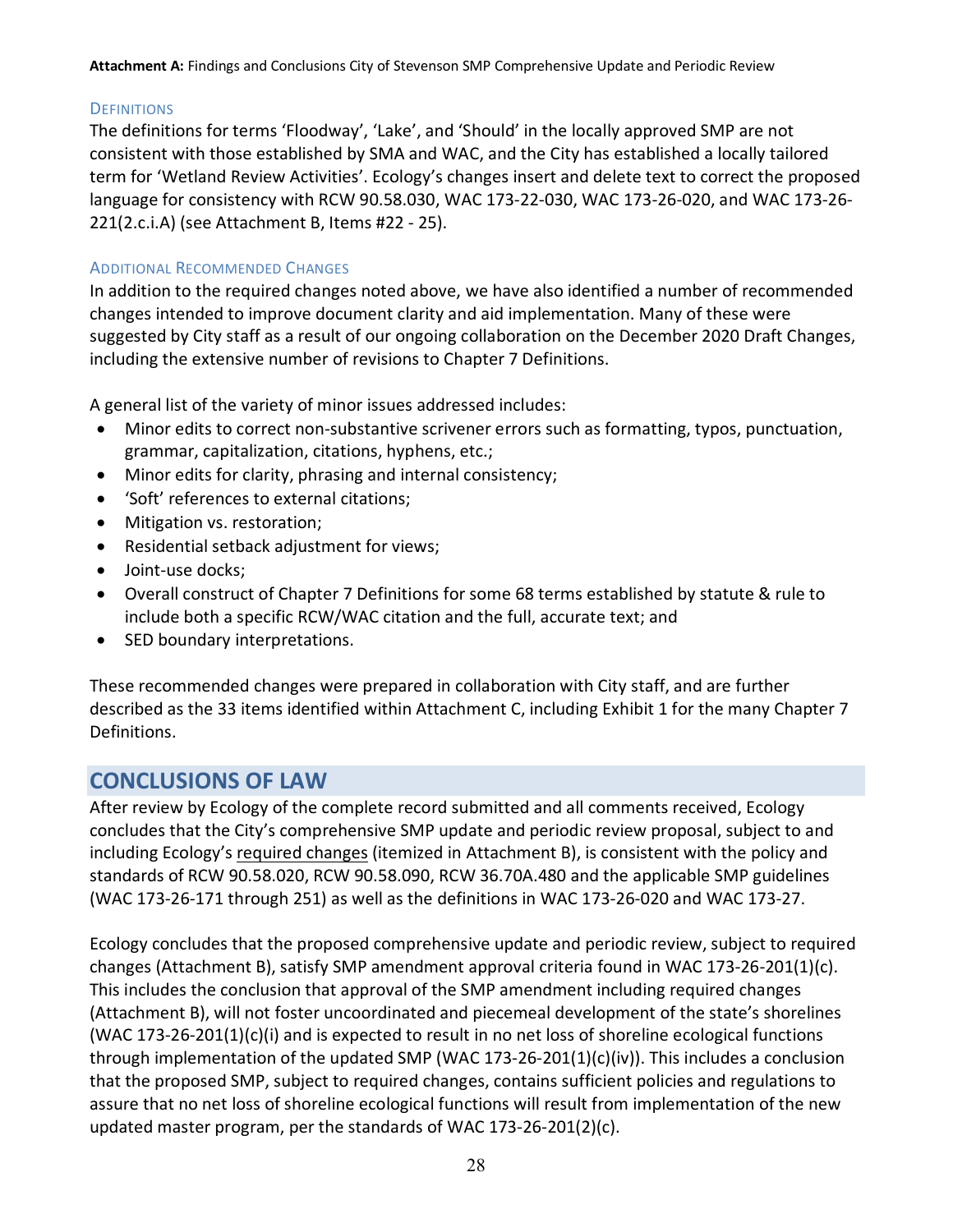Ecology also concludes that a separate set of recommended changes to the proposed amendment (identified during the review process and itemized in Attachment C) would be consistent with SMA policy and the guidelines and would be beneficial to SMP implementation. These changes are not required but have been reviewed for consistency and can, if accepted by the City, be included in Ecology's approved SMP amendment.

As stipulated in RCW 90.58.610, RCW 36.70A.480 governs the relationship between shoreline master programs and development regulations to protect critical areas that are adopted under chapter 36.70A RCW. Consistent with RCW 36.70A.480(4), Ecology concludes that, subject to and including Ecology's required changes, the SMP provides a level of protection to critical areas located within shorelines of the state that assures no net loss of shoreline ecological functions necessary to sustain shoreline natural resources.

Ecology concludes that the City has chosen *not* to exercise its option pursuant to RCW 90.58.030(2)(d)(ii) to increase shoreline jurisdiction to include buffer areas of critical areas within shorelines of the state. Therefore, as required by RCW 36.70A.480(6), for those designated critical areas with buffers that extend beyond SMA jurisdiction the buffer shall continue to be regulated by the City's critical areas ordinance. In such cases, the updated SMP shall apply to the designated critical area and buffer located within SMA jurisdiction, but not the portion of the buffer area that lies outside of SMA jurisdiction.

Ecology concludes those SMP segments relating to shorelines of statewide significance provide for the optimum implementation of Shoreline Management Act policy - RCW 90.58.090(5).

Ecology concludes that the City complied with the requirements of RCW 90.58.100 regarding the SMP amendment process and contents.

Ecology concludes that the City has complied with the requirements of RCW 90.58.130 and WAC 173- 26-090 regarding public and agency involvement in the SMP update process.

Ecology concludes that the City has complied with the purpose and intent of the local update process requirements contained in WAC 173-26-100, including conducting open houses and public hearings, notice, consultation with parties of interest and solicitation of comments from Tribes, government agencies and Ecology.

Ecology concludes that the City has complied with requirements of Chapter 43.21C RCW, the State Environmental Policy Act.

Ecology concludes that the City's SMP submittal to Ecology was complete pursuant to the requirements of WAC 173-26-090, WAC 173-26-100, WAC 173-26-110 and WAC 173-26-201(3)(a) and (h), including the SMP Submittal Checklist and Periodic Review Checklist and included both the comprehensive update and periodic review components.